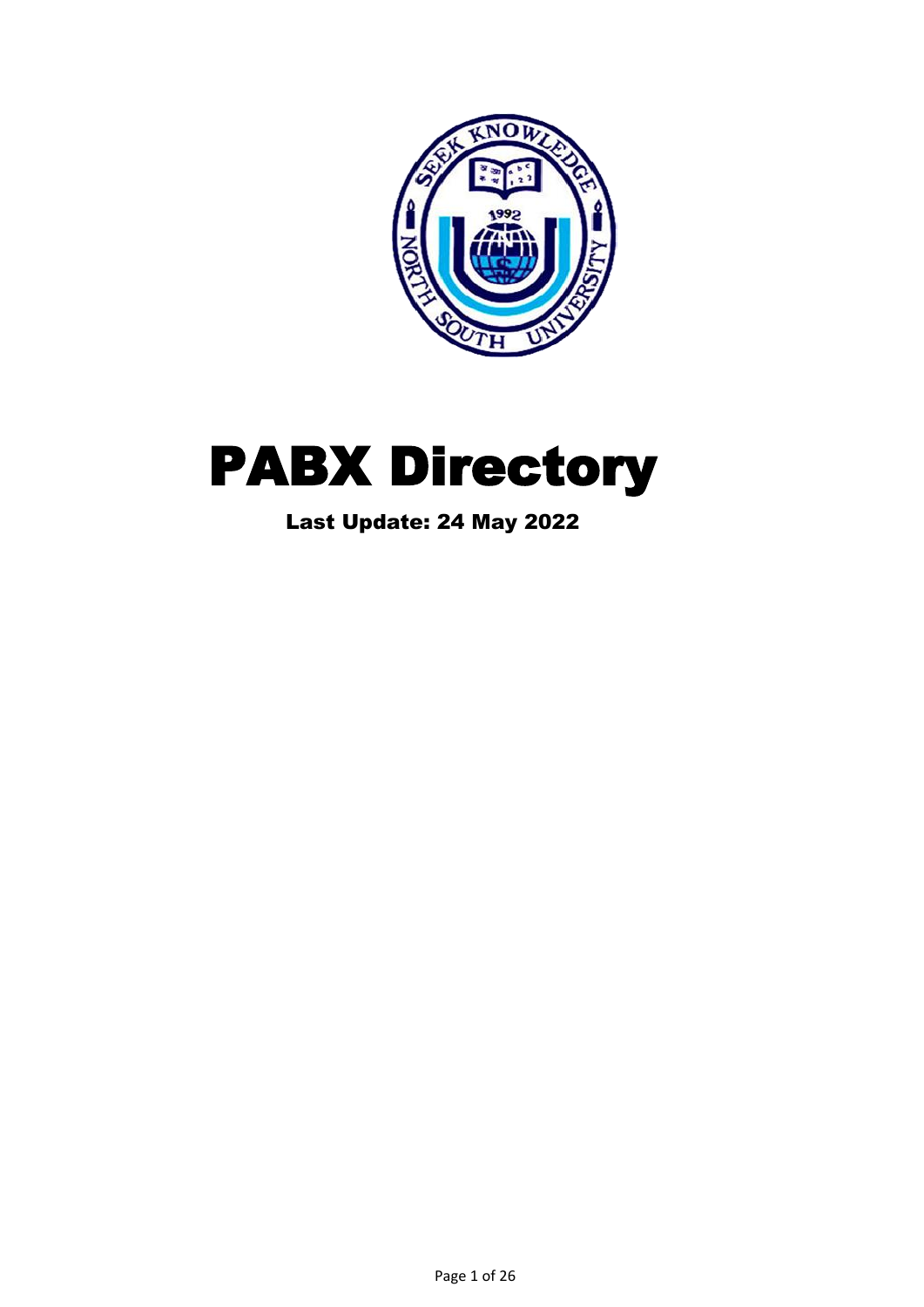# Table of Contents

| Board of Trustees (BOT)<br>3<br>1<br>Office of the Vice-Chancellor<br>3<br>$\overline{2}$<br>3<br>3<br>Office of the Pro Vice-Chancellor<br>Office of the Treasurer<br>3<br>4<br>Office of Research -NSU<br>3<br>5<br>Economics Research Platform (ERP)<br>$\overline{4}$<br>6<br><b>IQAC</b> Office<br>7<br>4<br><b>IRC</b> Office<br>$\overline{4}$<br>8<br>Office of the External Affairs<br>$\overline{4}$<br>9<br>Public Relations Office (PRO)<br>10<br>$\overline{4}$<br>Office of the Graduate Studies<br>11<br>$\overline{4}$<br>5<br>Dean Office, School of Business and Economics (SBE)<br>12<br>5<br>Dean Office, School of Engineering and Physical Sciences (SEPS)<br>13<br>5<br>Dean Office, School of Health & Life Sciences (SHLS)<br>14<br>5<br>Dean Office, School of Humanities & Social Sciences (SHSS)<br>15<br>5<br>16<br>MBA & EMBA Programs<br>Office of the Student Affairs<br>5<br>17<br>Office of the Controller of Examinations<br>18<br>6<br>Proctor Office<br>6<br>19<br><b>Student Counseling Centre</b><br>20<br>6<br>Registrar's Office<br>$\overline{7}$<br>21<br><b>Faculty HR Section</b><br>$\overline{7}$<br>22<br>$\overline{7}$<br>Registrar's Office (Admissions)<br>23<br>Department of Administration<br>24<br>8<br><b>PDE</b><br>25<br>8<br>Department of Operation & Maintenance<br>9<br>26<br>Department of Finance & Accounts<br>27<br>10<br><b>NSU Library</b><br>10<br>28<br>Office of Information Technology (IT)<br>29<br>11<br>30<br>Career and Placement Center, CPC<br>12<br>Financial Aid Office<br>31<br>12<br>13<br>32<br>Department of Accounting & Finance<br>33<br>Department of Management<br>14<br>Department of Marketing & Int'l Business<br>34<br>15<br>Department of Economics<br>35<br>16<br>36<br>Department of English and Modern Languages<br>17<br>37<br>Department of Political Science & Sociology (PSS)<br>18<br>38<br>South Asian Institute of Policy and Governance (SIPG)<br>18<br>39<br>Department of History & Philosophy<br>18<br>Confucius Institute<br>40<br>19<br>41<br>Department of Law<br>19<br>42<br>Department of Electrical & Computer Engineering (ECE)<br>20 | SL | <b>Name of Department/Office</b> | Page No. |
|----------------------------------------------------------------------------------------------------------------------------------------------------------------------------------------------------------------------------------------------------------------------------------------------------------------------------------------------------------------------------------------------------------------------------------------------------------------------------------------------------------------------------------------------------------------------------------------------------------------------------------------------------------------------------------------------------------------------------------------------------------------------------------------------------------------------------------------------------------------------------------------------------------------------------------------------------------------------------------------------------------------------------------------------------------------------------------------------------------------------------------------------------------------------------------------------------------------------------------------------------------------------------------------------------------------------------------------------------------------------------------------------------------------------------------------------------------------------------------------------------------------------------------------------------------------------------------------------------------------------------------------------------------------------------------------------------------------------------------------------------------------------------------------------------------------------------------------------------------------------------------------------------------------------------------------------------------------------------------------------------------------------------------------------------------------------------------------------------------------------------------------------------------|----|----------------------------------|----------|
|                                                                                                                                                                                                                                                                                                                                                                                                                                                                                                                                                                                                                                                                                                                                                                                                                                                                                                                                                                                                                                                                                                                                                                                                                                                                                                                                                                                                                                                                                                                                                                                                                                                                                                                                                                                                                                                                                                                                                                                                                                                                                                                                                          |    |                                  |          |
|                                                                                                                                                                                                                                                                                                                                                                                                                                                                                                                                                                                                                                                                                                                                                                                                                                                                                                                                                                                                                                                                                                                                                                                                                                                                                                                                                                                                                                                                                                                                                                                                                                                                                                                                                                                                                                                                                                                                                                                                                                                                                                                                                          |    |                                  |          |
|                                                                                                                                                                                                                                                                                                                                                                                                                                                                                                                                                                                                                                                                                                                                                                                                                                                                                                                                                                                                                                                                                                                                                                                                                                                                                                                                                                                                                                                                                                                                                                                                                                                                                                                                                                                                                                                                                                                                                                                                                                                                                                                                                          |    |                                  |          |
|                                                                                                                                                                                                                                                                                                                                                                                                                                                                                                                                                                                                                                                                                                                                                                                                                                                                                                                                                                                                                                                                                                                                                                                                                                                                                                                                                                                                                                                                                                                                                                                                                                                                                                                                                                                                                                                                                                                                                                                                                                                                                                                                                          |    |                                  |          |
|                                                                                                                                                                                                                                                                                                                                                                                                                                                                                                                                                                                                                                                                                                                                                                                                                                                                                                                                                                                                                                                                                                                                                                                                                                                                                                                                                                                                                                                                                                                                                                                                                                                                                                                                                                                                                                                                                                                                                                                                                                                                                                                                                          |    |                                  |          |
|                                                                                                                                                                                                                                                                                                                                                                                                                                                                                                                                                                                                                                                                                                                                                                                                                                                                                                                                                                                                                                                                                                                                                                                                                                                                                                                                                                                                                                                                                                                                                                                                                                                                                                                                                                                                                                                                                                                                                                                                                                                                                                                                                          |    |                                  |          |
|                                                                                                                                                                                                                                                                                                                                                                                                                                                                                                                                                                                                                                                                                                                                                                                                                                                                                                                                                                                                                                                                                                                                                                                                                                                                                                                                                                                                                                                                                                                                                                                                                                                                                                                                                                                                                                                                                                                                                                                                                                                                                                                                                          |    |                                  |          |
|                                                                                                                                                                                                                                                                                                                                                                                                                                                                                                                                                                                                                                                                                                                                                                                                                                                                                                                                                                                                                                                                                                                                                                                                                                                                                                                                                                                                                                                                                                                                                                                                                                                                                                                                                                                                                                                                                                                                                                                                                                                                                                                                                          |    |                                  |          |
|                                                                                                                                                                                                                                                                                                                                                                                                                                                                                                                                                                                                                                                                                                                                                                                                                                                                                                                                                                                                                                                                                                                                                                                                                                                                                                                                                                                                                                                                                                                                                                                                                                                                                                                                                                                                                                                                                                                                                                                                                                                                                                                                                          |    |                                  |          |
|                                                                                                                                                                                                                                                                                                                                                                                                                                                                                                                                                                                                                                                                                                                                                                                                                                                                                                                                                                                                                                                                                                                                                                                                                                                                                                                                                                                                                                                                                                                                                                                                                                                                                                                                                                                                                                                                                                                                                                                                                                                                                                                                                          |    |                                  |          |
|                                                                                                                                                                                                                                                                                                                                                                                                                                                                                                                                                                                                                                                                                                                                                                                                                                                                                                                                                                                                                                                                                                                                                                                                                                                                                                                                                                                                                                                                                                                                                                                                                                                                                                                                                                                                                                                                                                                                                                                                                                                                                                                                                          |    |                                  |          |
|                                                                                                                                                                                                                                                                                                                                                                                                                                                                                                                                                                                                                                                                                                                                                                                                                                                                                                                                                                                                                                                                                                                                                                                                                                                                                                                                                                                                                                                                                                                                                                                                                                                                                                                                                                                                                                                                                                                                                                                                                                                                                                                                                          |    |                                  |          |
|                                                                                                                                                                                                                                                                                                                                                                                                                                                                                                                                                                                                                                                                                                                                                                                                                                                                                                                                                                                                                                                                                                                                                                                                                                                                                                                                                                                                                                                                                                                                                                                                                                                                                                                                                                                                                                                                                                                                                                                                                                                                                                                                                          |    |                                  |          |
|                                                                                                                                                                                                                                                                                                                                                                                                                                                                                                                                                                                                                                                                                                                                                                                                                                                                                                                                                                                                                                                                                                                                                                                                                                                                                                                                                                                                                                                                                                                                                                                                                                                                                                                                                                                                                                                                                                                                                                                                                                                                                                                                                          |    |                                  |          |
|                                                                                                                                                                                                                                                                                                                                                                                                                                                                                                                                                                                                                                                                                                                                                                                                                                                                                                                                                                                                                                                                                                                                                                                                                                                                                                                                                                                                                                                                                                                                                                                                                                                                                                                                                                                                                                                                                                                                                                                                                                                                                                                                                          |    |                                  |          |
|                                                                                                                                                                                                                                                                                                                                                                                                                                                                                                                                                                                                                                                                                                                                                                                                                                                                                                                                                                                                                                                                                                                                                                                                                                                                                                                                                                                                                                                                                                                                                                                                                                                                                                                                                                                                                                                                                                                                                                                                                                                                                                                                                          |    |                                  |          |
|                                                                                                                                                                                                                                                                                                                                                                                                                                                                                                                                                                                                                                                                                                                                                                                                                                                                                                                                                                                                                                                                                                                                                                                                                                                                                                                                                                                                                                                                                                                                                                                                                                                                                                                                                                                                                                                                                                                                                                                                                                                                                                                                                          |    |                                  |          |
|                                                                                                                                                                                                                                                                                                                                                                                                                                                                                                                                                                                                                                                                                                                                                                                                                                                                                                                                                                                                                                                                                                                                                                                                                                                                                                                                                                                                                                                                                                                                                                                                                                                                                                                                                                                                                                                                                                                                                                                                                                                                                                                                                          |    |                                  |          |
|                                                                                                                                                                                                                                                                                                                                                                                                                                                                                                                                                                                                                                                                                                                                                                                                                                                                                                                                                                                                                                                                                                                                                                                                                                                                                                                                                                                                                                                                                                                                                                                                                                                                                                                                                                                                                                                                                                                                                                                                                                                                                                                                                          |    |                                  |          |
|                                                                                                                                                                                                                                                                                                                                                                                                                                                                                                                                                                                                                                                                                                                                                                                                                                                                                                                                                                                                                                                                                                                                                                                                                                                                                                                                                                                                                                                                                                                                                                                                                                                                                                                                                                                                                                                                                                                                                                                                                                                                                                                                                          |    |                                  |          |
|                                                                                                                                                                                                                                                                                                                                                                                                                                                                                                                                                                                                                                                                                                                                                                                                                                                                                                                                                                                                                                                                                                                                                                                                                                                                                                                                                                                                                                                                                                                                                                                                                                                                                                                                                                                                                                                                                                                                                                                                                                                                                                                                                          |    |                                  |          |
|                                                                                                                                                                                                                                                                                                                                                                                                                                                                                                                                                                                                                                                                                                                                                                                                                                                                                                                                                                                                                                                                                                                                                                                                                                                                                                                                                                                                                                                                                                                                                                                                                                                                                                                                                                                                                                                                                                                                                                                                                                                                                                                                                          |    |                                  |          |
|                                                                                                                                                                                                                                                                                                                                                                                                                                                                                                                                                                                                                                                                                                                                                                                                                                                                                                                                                                                                                                                                                                                                                                                                                                                                                                                                                                                                                                                                                                                                                                                                                                                                                                                                                                                                                                                                                                                                                                                                                                                                                                                                                          |    |                                  |          |
|                                                                                                                                                                                                                                                                                                                                                                                                                                                                                                                                                                                                                                                                                                                                                                                                                                                                                                                                                                                                                                                                                                                                                                                                                                                                                                                                                                                                                                                                                                                                                                                                                                                                                                                                                                                                                                                                                                                                                                                                                                                                                                                                                          |    |                                  |          |
|                                                                                                                                                                                                                                                                                                                                                                                                                                                                                                                                                                                                                                                                                                                                                                                                                                                                                                                                                                                                                                                                                                                                                                                                                                                                                                                                                                                                                                                                                                                                                                                                                                                                                                                                                                                                                                                                                                                                                                                                                                                                                                                                                          |    |                                  |          |
|                                                                                                                                                                                                                                                                                                                                                                                                                                                                                                                                                                                                                                                                                                                                                                                                                                                                                                                                                                                                                                                                                                                                                                                                                                                                                                                                                                                                                                                                                                                                                                                                                                                                                                                                                                                                                                                                                                                                                                                                                                                                                                                                                          |    |                                  |          |
|                                                                                                                                                                                                                                                                                                                                                                                                                                                                                                                                                                                                                                                                                                                                                                                                                                                                                                                                                                                                                                                                                                                                                                                                                                                                                                                                                                                                                                                                                                                                                                                                                                                                                                                                                                                                                                                                                                                                                                                                                                                                                                                                                          |    |                                  |          |
|                                                                                                                                                                                                                                                                                                                                                                                                                                                                                                                                                                                                                                                                                                                                                                                                                                                                                                                                                                                                                                                                                                                                                                                                                                                                                                                                                                                                                                                                                                                                                                                                                                                                                                                                                                                                                                                                                                                                                                                                                                                                                                                                                          |    |                                  |          |
|                                                                                                                                                                                                                                                                                                                                                                                                                                                                                                                                                                                                                                                                                                                                                                                                                                                                                                                                                                                                                                                                                                                                                                                                                                                                                                                                                                                                                                                                                                                                                                                                                                                                                                                                                                                                                                                                                                                                                                                                                                                                                                                                                          |    |                                  |          |
|                                                                                                                                                                                                                                                                                                                                                                                                                                                                                                                                                                                                                                                                                                                                                                                                                                                                                                                                                                                                                                                                                                                                                                                                                                                                                                                                                                                                                                                                                                                                                                                                                                                                                                                                                                                                                                                                                                                                                                                                                                                                                                                                                          |    |                                  |          |
|                                                                                                                                                                                                                                                                                                                                                                                                                                                                                                                                                                                                                                                                                                                                                                                                                                                                                                                                                                                                                                                                                                                                                                                                                                                                                                                                                                                                                                                                                                                                                                                                                                                                                                                                                                                                                                                                                                                                                                                                                                                                                                                                                          |    |                                  |          |
|                                                                                                                                                                                                                                                                                                                                                                                                                                                                                                                                                                                                                                                                                                                                                                                                                                                                                                                                                                                                                                                                                                                                                                                                                                                                                                                                                                                                                                                                                                                                                                                                                                                                                                                                                                                                                                                                                                                                                                                                                                                                                                                                                          |    |                                  |          |
|                                                                                                                                                                                                                                                                                                                                                                                                                                                                                                                                                                                                                                                                                                                                                                                                                                                                                                                                                                                                                                                                                                                                                                                                                                                                                                                                                                                                                                                                                                                                                                                                                                                                                                                                                                                                                                                                                                                                                                                                                                                                                                                                                          |    |                                  |          |
|                                                                                                                                                                                                                                                                                                                                                                                                                                                                                                                                                                                                                                                                                                                                                                                                                                                                                                                                                                                                                                                                                                                                                                                                                                                                                                                                                                                                                                                                                                                                                                                                                                                                                                                                                                                                                                                                                                                                                                                                                                                                                                                                                          |    |                                  |          |
|                                                                                                                                                                                                                                                                                                                                                                                                                                                                                                                                                                                                                                                                                                                                                                                                                                                                                                                                                                                                                                                                                                                                                                                                                                                                                                                                                                                                                                                                                                                                                                                                                                                                                                                                                                                                                                                                                                                                                                                                                                                                                                                                                          |    |                                  |          |
|                                                                                                                                                                                                                                                                                                                                                                                                                                                                                                                                                                                                                                                                                                                                                                                                                                                                                                                                                                                                                                                                                                                                                                                                                                                                                                                                                                                                                                                                                                                                                                                                                                                                                                                                                                                                                                                                                                                                                                                                                                                                                                                                                          |    |                                  |          |
|                                                                                                                                                                                                                                                                                                                                                                                                                                                                                                                                                                                                                                                                                                                                                                                                                                                                                                                                                                                                                                                                                                                                                                                                                                                                                                                                                                                                                                                                                                                                                                                                                                                                                                                                                                                                                                                                                                                                                                                                                                                                                                                                                          |    |                                  |          |
|                                                                                                                                                                                                                                                                                                                                                                                                                                                                                                                                                                                                                                                                                                                                                                                                                                                                                                                                                                                                                                                                                                                                                                                                                                                                                                                                                                                                                                                                                                                                                                                                                                                                                                                                                                                                                                                                                                                                                                                                                                                                                                                                                          |    |                                  |          |
|                                                                                                                                                                                                                                                                                                                                                                                                                                                                                                                                                                                                                                                                                                                                                                                                                                                                                                                                                                                                                                                                                                                                                                                                                                                                                                                                                                                                                                                                                                                                                                                                                                                                                                                                                                                                                                                                                                                                                                                                                                                                                                                                                          |    |                                  |          |
|                                                                                                                                                                                                                                                                                                                                                                                                                                                                                                                                                                                                                                                                                                                                                                                                                                                                                                                                                                                                                                                                                                                                                                                                                                                                                                                                                                                                                                                                                                                                                                                                                                                                                                                                                                                                                                                                                                                                                                                                                                                                                                                                                          |    |                                  |          |
|                                                                                                                                                                                                                                                                                                                                                                                                                                                                                                                                                                                                                                                                                                                                                                                                                                                                                                                                                                                                                                                                                                                                                                                                                                                                                                                                                                                                                                                                                                                                                                                                                                                                                                                                                                                                                                                                                                                                                                                                                                                                                                                                                          |    |                                  |          |
|                                                                                                                                                                                                                                                                                                                                                                                                                                                                                                                                                                                                                                                                                                                                                                                                                                                                                                                                                                                                                                                                                                                                                                                                                                                                                                                                                                                                                                                                                                                                                                                                                                                                                                                                                                                                                                                                                                                                                                                                                                                                                                                                                          |    |                                  |          |
| 43<br>21<br>Department of Mathematics & Physics                                                                                                                                                                                                                                                                                                                                                                                                                                                                                                                                                                                                                                                                                                                                                                                                                                                                                                                                                                                                                                                                                                                                                                                                                                                                                                                                                                                                                                                                                                                                                                                                                                                                                                                                                                                                                                                                                                                                                                                                                                                                                                          |    |                                  |          |
| Department of Environmental Science & Management (DESM)<br>44<br>22                                                                                                                                                                                                                                                                                                                                                                                                                                                                                                                                                                                                                                                                                                                                                                                                                                                                                                                                                                                                                                                                                                                                                                                                                                                                                                                                                                                                                                                                                                                                                                                                                                                                                                                                                                                                                                                                                                                                                                                                                                                                                      |    |                                  |          |
| Department of Civil & Environmental Engineering (DCEE)<br>23<br>45                                                                                                                                                                                                                                                                                                                                                                                                                                                                                                                                                                                                                                                                                                                                                                                                                                                                                                                                                                                                                                                                                                                                                                                                                                                                                                                                                                                                                                                                                                                                                                                                                                                                                                                                                                                                                                                                                                                                                                                                                                                                                       |    |                                  |          |
| Department of Architecture<br>46<br>23                                                                                                                                                                                                                                                                                                                                                                                                                                                                                                                                                                                                                                                                                                                                                                                                                                                                                                                                                                                                                                                                                                                                                                                                                                                                                                                                                                                                                                                                                                                                                                                                                                                                                                                                                                                                                                                                                                                                                                                                                                                                                                                   |    |                                  |          |
| Department of Public Health<br>47<br>24<br>NSU Global Health Institute (NGHI)<br>48<br>24                                                                                                                                                                                                                                                                                                                                                                                                                                                                                                                                                                                                                                                                                                                                                                                                                                                                                                                                                                                                                                                                                                                                                                                                                                                                                                                                                                                                                                                                                                                                                                                                                                                                                                                                                                                                                                                                                                                                                                                                                                                                |    |                                  |          |
| Department of Biochemistry & Microbiology<br>49<br>25                                                                                                                                                                                                                                                                                                                                                                                                                                                                                                                                                                                                                                                                                                                                                                                                                                                                                                                                                                                                                                                                                                                                                                                                                                                                                                                                                                                                                                                                                                                                                                                                                                                                                                                                                                                                                                                                                                                                                                                                                                                                                                    |    |                                  |          |
| 50<br>Department of Pharmaceutical Sciences<br>25                                                                                                                                                                                                                                                                                                                                                                                                                                                                                                                                                                                                                                                                                                                                                                                                                                                                                                                                                                                                                                                                                                                                                                                                                                                                                                                                                                                                                                                                                                                                                                                                                                                                                                                                                                                                                                                                                                                                                                                                                                                                                                        |    |                                  |          |
| 51<br><b>KGF</b><br>26                                                                                                                                                                                                                                                                                                                                                                                                                                                                                                                                                                                                                                                                                                                                                                                                                                                                                                                                                                                                                                                                                                                                                                                                                                                                                                                                                                                                                                                                                                                                                                                                                                                                                                                                                                                                                                                                                                                                                                                                                                                                                                                                   |    |                                  |          |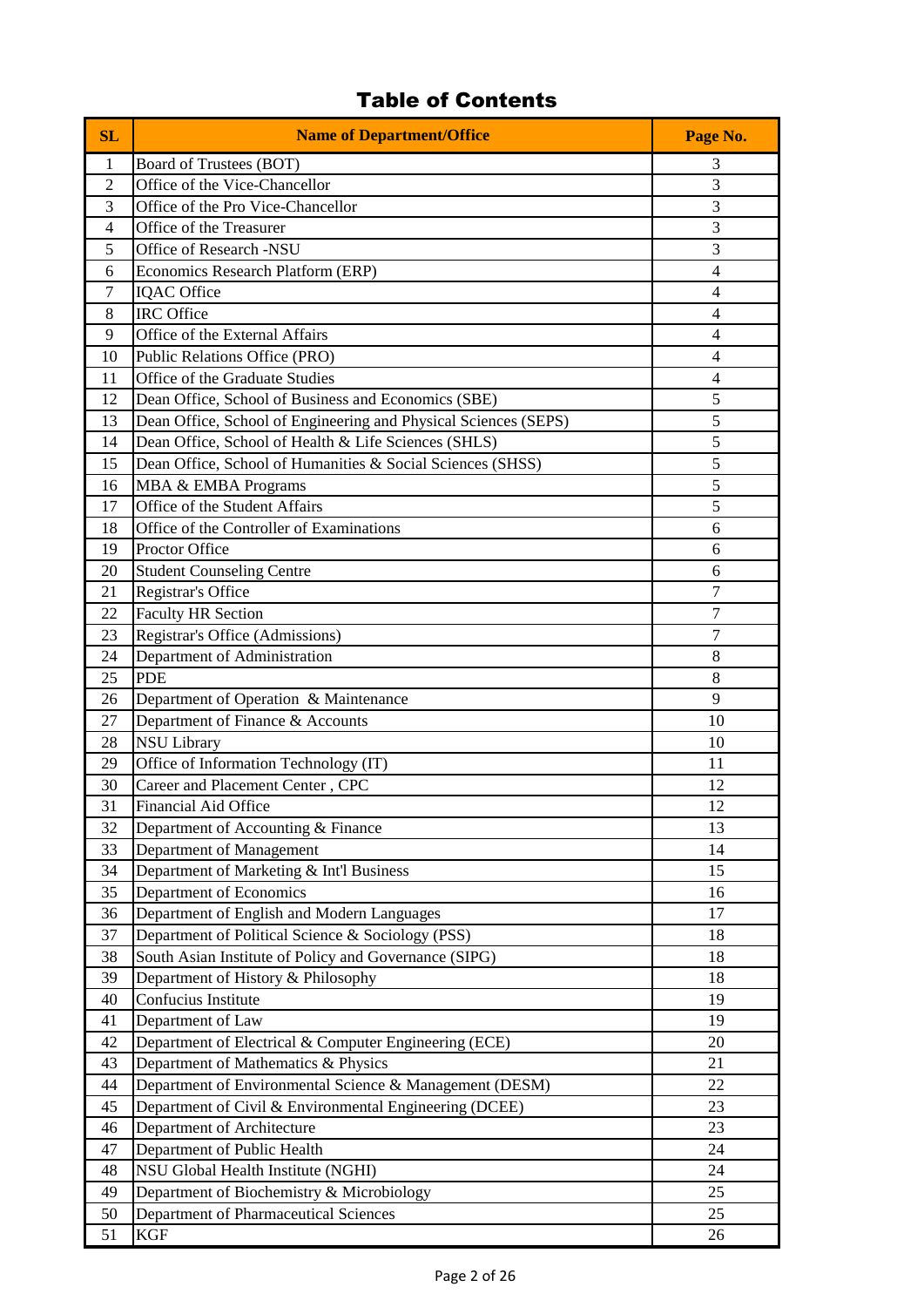#### **Board of Trustees (BOT)**

| SL | <b>Name of Users</b>      | <b>Designation</b> | <b>Ext. Number</b> |
|----|---------------------------|--------------------|--------------------|
|    | Mr. Azim Uddin Ahmed      | Chairman           |                    |
|    | Mr. Md. Mahbub-ul Islam   | Secretary          | 1015               |
| 3  | Mr. Md.Mosharraf H.Mridha | Joint Secretary    | 1004               |
| 4  | Ms. Mitali Bosu           | Senior Officer     | 1006               |
|    | Mr. Jahidul Islam         | Officer            | 1005               |
| 6  | <b>BOT Office</b>         |                    | 1030               |
|    | <b>Meeting Room</b>       |                    | 6301               |

#### **Office of the Vice-Chancellor**

| <b>SL</b> | <b>Name of Users</b>     | <b>Designation</b>                     | <b>Ext. Number</b> |
|-----------|--------------------------|----------------------------------------|--------------------|
| 1         | Professor Atiqul Islam   | Vice-Chancellor                        | 1050               |
| 2         | Professor Atiqul Islam   | Vice-Chancellor                        | 1051               |
| 3         | M. Shakhaowat Hossain    | Executive Assistant to the VC          | 1052               |
| 4         | Md. Tanvir Hossain       | Asst. to the VC (Financial Affairs)    | 1054               |
| 5         | Secretary to the VC      | Secretary to the VC                    | 1056               |
| 6         | Ms. Sumaita Shaira Hasan | <b>Coordination Officer</b>            | 1055               |
|           | Mr. Rakibul Hasan Shovon | Coordination Officer, Academic Affairs | 1059               |
| 8         | Mr. Ruman Sarwar         | <b>Assistant Officer</b>               | 1058               |
| 9         | Md. Lokman Sarker        | Record Assistant                       | 1057               |
| 10        | Conference Room          |                                        | 1063               |
| 11        | Syndicate Hall           |                                        | 1068               |

# **Office of the Pro Vice-Chancellor**

| SL | <b>Name of Users</b> | <b>Designation</b>         | <b>Ext. Number</b> |
|----|----------------------|----------------------------|--------------------|
|    | Dr. M Ismail Hossain | <b>Pro Vice-Chancellor</b> | 1100               |
|    | Dr. M Ismail Hossain | <b>Pro Vice-Chancellor</b> | 1101               |
|    | Mr. Nabeel Iqbal     | Senior Executive           | 1065               |
|    | Mr. Masum Al Mamun   | Co-ordination Officer      | 104                |

#### **Office of the Treasurer**

| <b>Name of Users</b>      | <b>Designation</b>         | <b>Ext. Number</b> |
|---------------------------|----------------------------|--------------------|
| Prof. ABM Rashedul Hassan | Treasurer                  | 1121/1120          |
| Ms. Nafia Binte Ryhan     | Assistant to the Treasurer | 1122               |
| Mr. Md. Mehedi Hasan      | Officer                    | 1123               |

#### **Office of Research -NSU**

| SL | <b>Name of Users</b>    | <b>Designation</b> | <b>Ext. Number</b> |
|----|-------------------------|--------------------|--------------------|
|    | Dr. Norman K.Swazo      | Director, OR-NSU   | 1070               |
|    | Mr. Wilson Shetu Biswas | Secretary, OR-NSU  | 6464               |
|    | Mr. Mostafizur Rahman   | Officer, OR-NSU    | 6465               |

#### **Economics Research Platform (ERP)**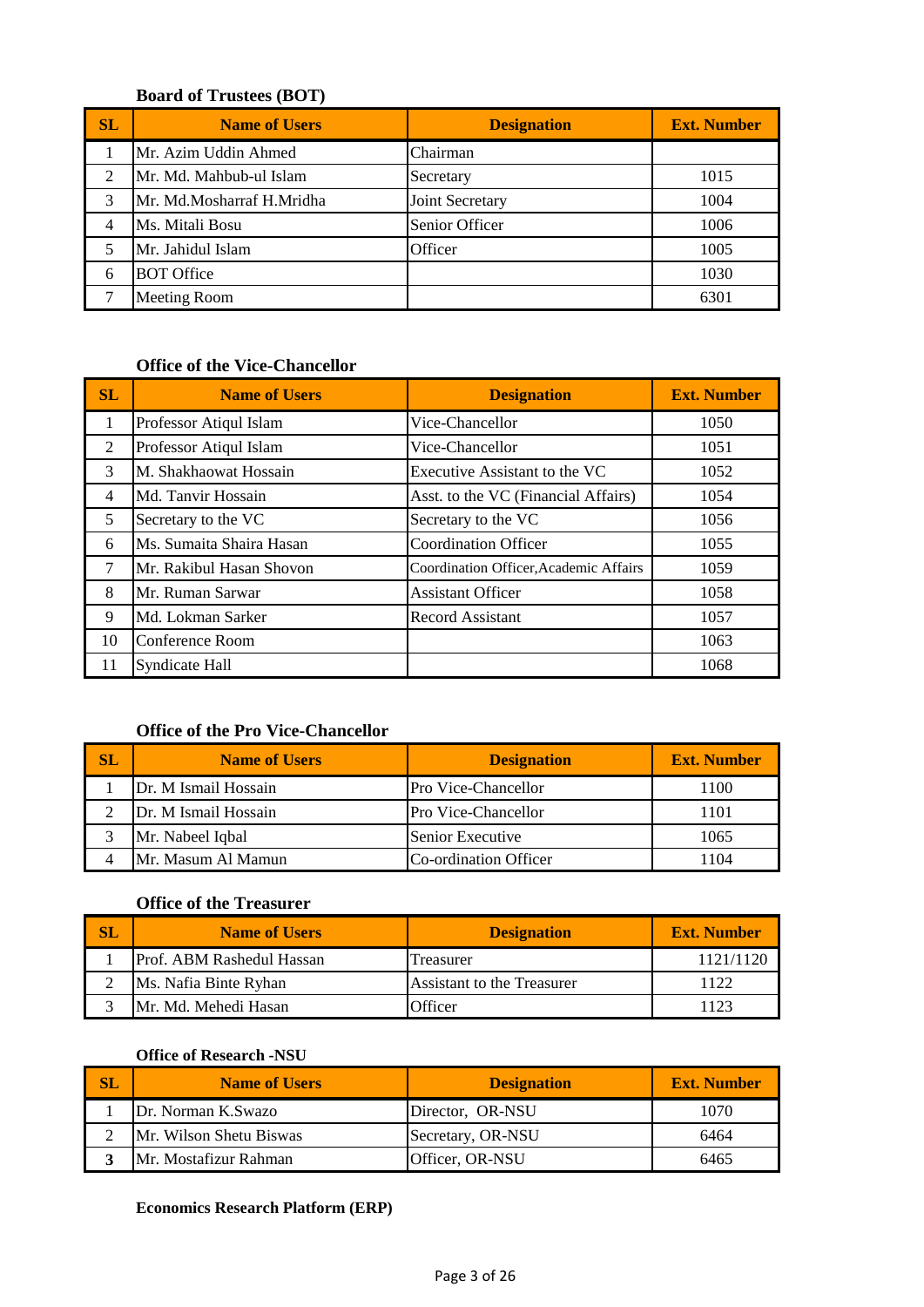| SL | <b>Name of Users</b>           | <b>Designation</b> | <b>Ext. Number</b> |
|----|--------------------------------|--------------------|--------------------|
|    | <b>Professor Helal Ahammad</b> | Director, ERP      | 6340               |
|    | <b>ERP Office Desk</b>         |                    | 634                |

### **IQAC Office**

| SL | <b>Name of Users</b>       | <b>Designation</b> | <b>Ext. Number</b> |
|----|----------------------------|--------------------|--------------------|
|    | Dr. Nazmun Nahar           | Director           | 1053               |
|    | Dr. Muhammad Sabbir Rahman | Coordinator        | 1786               |
|    | Dr. Rajesh Palit           | Coordinator        | 1508               |
|    | Ms. Marzia Begum           | Officer            | 6028               |

### **IRC Office**

| $\alpha$ | <b>Name of Users</b>     | <b>Designation</b> | <b>Ext. Number</b> |
|----------|--------------------------|--------------------|--------------------|
|          | Mr. Muntasir Mamun Iqbal | Director           | 1074               |
|          | Ms. Ainy Nihad           | Officer            | 6460               |
|          | $IRC-1$                  |                    | 6461               |
|          | $IRC-2$                  |                    | 6462               |

#### **Office of the External Affairs**

| $\bf SL$ | <b>Name of Users</b>     | <b>Designation</b>                   | <b>Ext. Number</b> |
|----------|--------------------------|--------------------------------------|--------------------|
|          | Dr. Katherine Li         | Director                             | 1075               |
|          | Dr. Hasanuzzaman         | Asst. Director                       | 1061               |
| 3        | Mr. Sk. Fardin Yaman     | Alumni Affairs Officer               | 1064               |
| 4        | Ms. Samina Alam Miti     | <b>International Affairs Officer</b> | 6029               |
|          | Ms. Tasnia Azmeri Madiha | <b>Coordination Officer</b>          | 6025               |
| 6        | Mr. Mehedi Masud Sumon   | Officer                              | 6026               |

# **Public Relations Office (PRO)**

| SL | <b>Name of Users</b>     | <b>Designation</b>             | <b>Ext. Number</b> |
|----|--------------------------|--------------------------------|--------------------|
|    | Mr. Jamil Ahmed          | Director                       | 1060               |
|    | Ms. Farzana Haque        | <b>Public Relation Officer</b> | 1069               |
|    | Mr. Yeasrib Hassan       | <b>Assistant Officer</b>       | 6030               |
| 4  | Mr. Jubayer Hossain      | <b>Assistant Officer</b>       | 6466               |
|    | Mr. Md Abdullah Mustakim | <b>Assistant Officer</b>       | 6467               |

### **Office of the Graduate Studies**

| SL | <b>Name of Users</b>        | <b>Designation</b>       | <b>Ext. Number</b> |
|----|-----------------------------|--------------------------|--------------------|
|    | Prof. Biswas Karabi Farhana | Director                 | 1077               |
|    | Graduate Studies Office     |                          | 1062               |
|    | Ms. Susmita Halder          | <b>Assistant Officer</b> | 6463               |

#### **WEConnect-NSU Project**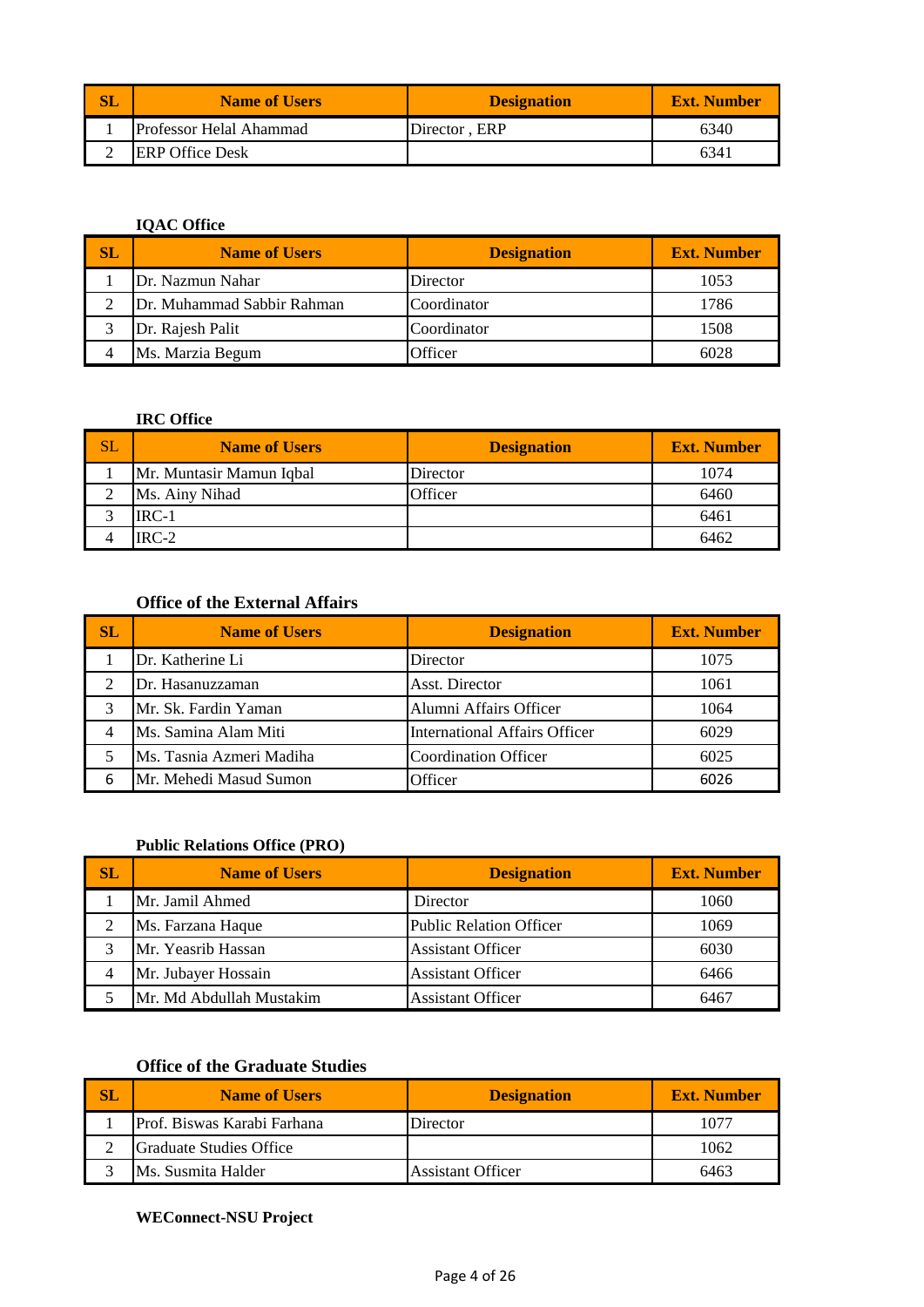| <b>Name of Users</b>   | <b>Designation</b>     | <b>Ext. Number</b> |
|------------------------|------------------------|--------------------|
| Ms. Salma Ajmi         | Accountant             | 6446               |
| Ms. Afsana Arob Laboni | Administrative Officer | 6447               |
| Ms. Juthee Rani Saha   | DATA Coordinator       | 6445               |

#### **Dean Office, School of Business and Economics (SBE)**

| <b>SL</b>    | <b>Name of Users</b>          | <b>Designation</b>              | <b>Ext. Number</b> |
|--------------|-------------------------------|---------------------------------|--------------------|
|              | Dr. Abdul Hannan Chowdhury    | Dean, SBE                       | 1700               |
| $\mathbf{2}$ | Dr. Mehe Z. Rahman            | Director, BBA Program           | 1702               |
| 3            | Mr. Md. Mahbubul Alam         | Senior Administrative Officer   | 1763               |
| 4            | Ms. Dilruba Nasrin            | Senior Officer                  | 1761               |
| 5            | Ms. Jesmin Parvin             | Secretary to the Dean (Officer) | 1792               |
| 6            | Ms. Ferdhousi Rahman          | Officer                         | 1774               |
| 7            | Mr. Arindam Kumar Bardhan     | <b>Assistant Officer</b>        | 6304               |
| 8            | Ms. Jannatul Chowdhury Ananna | <b>Assistant Officer</b>        | 6302               |
| 9            | <b>SBE</b> Helpdesk           |                                 | 1793               |

#### **Dean Office, School of Engineering and Physical Sciences (SEPS)**

| SL | <b>Name of Users</b>   | <b>Designation</b>    | <b>Ext. Number</b> |
|----|------------------------|-----------------------|--------------------|
|    | Dr. Javed Bari         | Dean, SEPS            | 1500               |
|    | IMd. Nurul Islam Zahid | Secretary to the Dean | 1536               |

#### **Dean Office, School of Health & Life Sciences (SHLS)**

| <b>SL</b> | <b>Name of Users</b>         | <b>Designation</b>       | <b>Ext. Number</b> |
|-----------|------------------------------|--------------------------|--------------------|
|           | IDr. Hasan Mahmud Reza       | Dean, SHLS               | 1900               |
|           | Ms. Sadia Sharwar            | <b>Executive Officer</b> | 6230               |
|           | lMs. Sheikh Ruhia Zaman Urme | Secretary to the Dean    | 1926               |

### **Dean Office, School of Humanities & Social Sciences (SHSS)**

| SL | <b>Name of Users</b> | <b>Designation</b>    | Ext. Number |
|----|----------------------|-----------------------|-------------|
|    | Dr. Abdur Rob Khan   | Professor & Dean      | 2000/2103   |
|    | IMd. Nazrul Islam    | Secretary to the Dean | 816         |

#### **MBA & EMBA Programs**

| $\mathbf{SL}$ | <b>Name of Users</b>          | <b>Designation</b>            | <b>Ext. Number</b> |
|---------------|-------------------------------|-------------------------------|--------------------|
|               | Dr. Tamgid Ahmed Chowdhury    | Director, MBA & EMBA Programs | 1701               |
|               | Mr. Shahedul Haq Khan Majlish | <b>Officer</b>                | 1764               |
|               | Mr. Jawhar Lal Dhar           | <b>Faculty Assistant</b>      | 1760               |
| 4             | MBA & EMBA Help Desk          |                               | 6306               |
|               | Part-time Faculty             |                               | 6110               |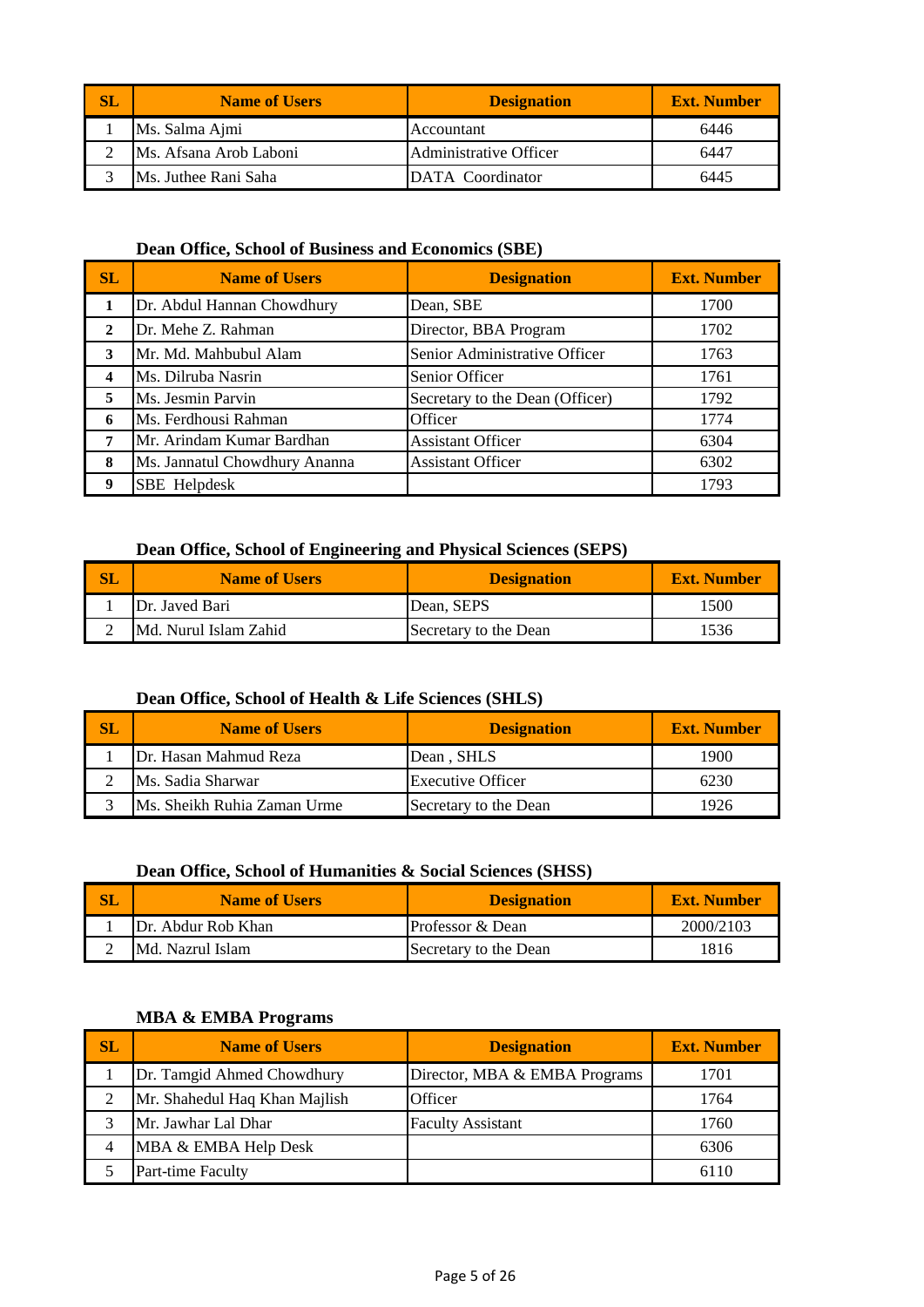### **Office of the Student Affairs**

| SL | <b>Name of Users</b>          | <b>Designation</b>                      | <b>Ext. Number</b> |
|----|-------------------------------|-----------------------------------------|--------------------|
|    | Dr. Gour Gobinda Goswami      | Director, Student Affairs               | 1260               |
|    | Mr. A.K.M.Motaher Hossain     | Senior Student Affairs Officer          | 1205               |
|    | Ms. Shymum Nahar Supta        | Asst Officer , Office of Student Affair | 6495               |
|    | Mr. Kazmee Al Faruk Chowdhury | Secretary, Office of Student Affairs    | 1261               |

# **Office of the Controller of Examinations**

| SL             | <b>Name of Users</b>     | <b>Designation</b>                          | <b>Ext. Number</b> |
|----------------|--------------------------|---------------------------------------------|--------------------|
|                | Ms. Afruza Sultana       | <b>Controller of Examinations</b>           | 2210               |
| 2              | Ms. Nyma Pervin          | <b>Assistant Controller Of Examinations</b> | 2211               |
| 3              | Mr. Md Faruquzzaman      | <b>Assistant Controller Of Examinations</b> | 2213               |
| $\overline{4}$ | Mr. Imtiaz Hossain Fahad | <b>Assistant Officer</b>                    | 2215               |
| 5              | Ms. Jannatul Mawa        | <b>Assistant Officer</b>                    | 6032               |
| 6              | Mr. Md.Alfaz Uddin       | <b>Assistant Officer</b>                    | 6034               |
| 7              | Ms. Farnaz Sharmee       | <b>Assistant Officer</b>                    | 6022               |
| 8              | Ms. Ahasan Parveen       | <b>Assistant Officer</b>                    | 2214               |
| 9              | Mr. Md Tanvir Ahmed      | <b>Assistant Officer</b>                    |                    |
| 10             | Mr. Basudev Roy          | <b>Assistant Officer</b>                    | 6031               |
| 11             | Mr. Md Mohaiminul Islam  | <b>Record Assistant</b>                     | 6033               |

#### **Proctor Office**

| <b>SL</b> | <b>Name of Users</b>       | <b>Designation</b>       | <b>Ext. Number</b> |
|-----------|----------------------------|--------------------------|--------------------|
|           | Dr. Abu Noman M Atahar Ali | Proctor                  | 1140               |
|           | Ms. Silvia Ahmed           | <b>Assistant Proctor</b> | 1141               |
| 3         | Ms. Musarrat Hossain       | <b>Assistant Proctor</b> | 1141               |
| 4         | Mr. Asif Hossain           | <b>Assistant Proctor</b> | 1141               |
|           | Mr. Md. Al-Amin            | <b>Assistant Proctor</b> | 1141               |
| 6         | Mr. Javed Ibne Hasan       | <b>Assistant Proctor</b> | 1141               |
|           | Mr. Md. Mahmud Hasan       | <b>Assistant Proctor</b> | 1141               |
|           | Mr. Rakib Ahmed            | Officer                  | 1142               |

#### **Student Counseling Centre**

| SL | <b>Name of Users</b>           | <b>Designation</b>                  | <b>Ext. Number</b> |
|----|--------------------------------|-------------------------------------|--------------------|
|    | Ms. Fariha Harun               | <b>Chief Student Counselor</b>      | 1244               |
| ◠  | Mr. Mohammad Shaphawat Hossain | <b>Student Counselor</b>            | 1245               |
| 2  | Ms. Masuma Akter Sumi          | <b>Assistant Student Counsellor</b> | 6021               |
|    | Mr. Saidul Islam               | <b>Assistant Student Counsellor</b> | 6016               |
|    | NSU-SCC                        |                                     | 6019               |

# **Registrar's Office**

| <b>SL</b> | <b>Name of Users</b> | <b>Designation</b> | <b>Ext. Number</b> |
|-----------|----------------------|--------------------|--------------------|
|-----------|----------------------|--------------------|--------------------|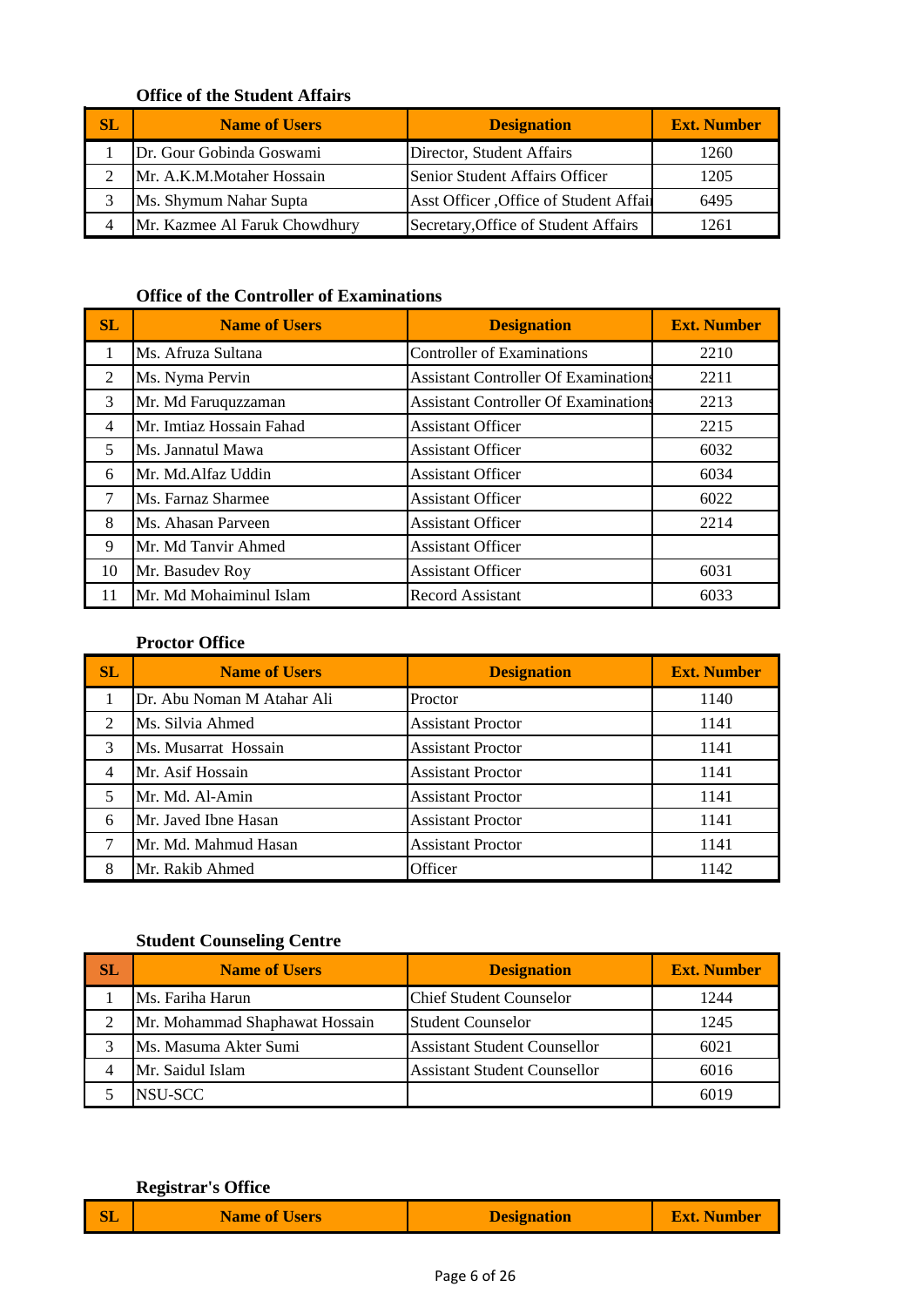| 1              | Dr. Ahmed Tazmeen           | Registrar                  | 1161 |
|----------------|-----------------------------|----------------------------|------|
| $\overline{2}$ | Ms. Sonia Hossain           | <b>Assistant Registrar</b> | 1164 |
| 3              | Ms. Kaniz Fatima            | Officer                    | 1165 |
| 4              | Mr. Mohiuddin Ahmed         | Officer                    | 1163 |
| 5              | Ms.Tahsin Sarwat            | Officer                    | 6476 |
| 6              | Ms. Umme Salma Papia        | <b>Assistant Officer</b>   | 1169 |
| 7              | Ms. Masuda Khanam           | <b>Assistant Officer</b>   | 1167 |
| 8              | Ms. Sonia Mahbub            | <b>Assistant Officer</b>   | 6024 |
| 9              | Ms. Zenifer Haque Ria       | <b>Assistant Officer</b>   | 1166 |
| 10             | Mr. Mohammad Yeasin Arafat  | <b>Assistant Officer</b>   | 6035 |
| 11             | <b>Information Desk-1</b>   |                            | 5004 |
| 12             | <b>Information Desk-2</b>   |                            | 5002 |
| 13             | Ms. Mohsina Ferdous Ananya  | <b>Assistant Officer</b>   | 6478 |
| 14             | Ms. Marufa Akter            | <b>Assistant Officer</b>   | 6474 |
| 15             | Mr. Rajdip Das              | Assistant officer          | 6023 |
| 16             | Ms. Mousume                 | <b>Record Assistant</b>    | 6475 |
| 17             | <b>NSU Information Desk</b> | Hotline (Pilot Number)     | 5000 |

# **Faculty HR Section**

| <b>SL</b> | <b>Name of Users</b>         | <b>Designation</b>                    | <b>Ext. Number</b> |
|-----------|------------------------------|---------------------------------------|--------------------|
|           | Mr. A.K.M.Mahfuzur Rahman    | Deputy Director (Faculty HR)          | 1106               |
|           | Ms. Jannatul Ferdous Susmita | Officer (Faculty HR)                  | 1108               |
|           | Ms. Afsana Pervin            | Officer (Faculty HR)                  | 1222               |
| 4         | Mr. AKM Zulquer Nain         | Asst. Officer(Faculty HR Office)      | 1107               |
|           | Mr. Ashraful Islam           | <b>Assistant Officer</b> (Faculty HR) | 6486               |

# **Registrar's Office (Admissions)**

| SL | <b>Name of Users</b>           | <b>Designation</b>       | <b>Ext. Number</b> |
|----|--------------------------------|--------------------------|--------------------|
|    | Director, Office of Admissions |                          | 1180               |
| ◠  | Mr. Md. Modasser Hossain       | Senior IT Officer        | 1181               |
|    | <b>UG</b> Admissions HelpLine  | <b>Assistant Officer</b> | 4001               |
| 4  | <b>Admission Office</b>        |                          | 4002               |
|    | <b>Admission Office</b>        |                          | 6299               |

# **Department of Administration**

| <b>SL</b>      | <b>Name of Users</b>                                           | <b>Designation</b>        | <b>Ext. Number</b> |
|----------------|----------------------------------------------------------------|---------------------------|--------------------|
|                | Amb.Maj Gen Azmal Kabir (Retd)                                 | Director, Administration  | 1201               |
| 2              | Mr. Md.Abdus Shaheed                                           | Deputy Director $(A & L)$ | 1203               |
| 3              | Major Talukder Md. Shahedul Hoque (Retd)                       | Chief of Security         | 1207               |
| $\overline{4}$ | Dr. Ahmad Munir Hussain                                        | Senior Medical Officer    | 1210               |
| 5              | Dr. Lubna Mariam                                               | Senior Medical Officer    | 1211               |
| 6              | Squadron Leader Kamrunnahar Khan (Ret Deputy Chief of Security |                           | 6042               |
| 7              | Mr. Md.Reaz Uddin                                              | Senior Officer            | 1235               |
| 8              | Mr. Mohammad Zahurul Hoque                                     | Senior Inventory Officer  | 1213               |
| 9              | Md. Shahin Hossain                                             | Senior IT Officer         | 1208               |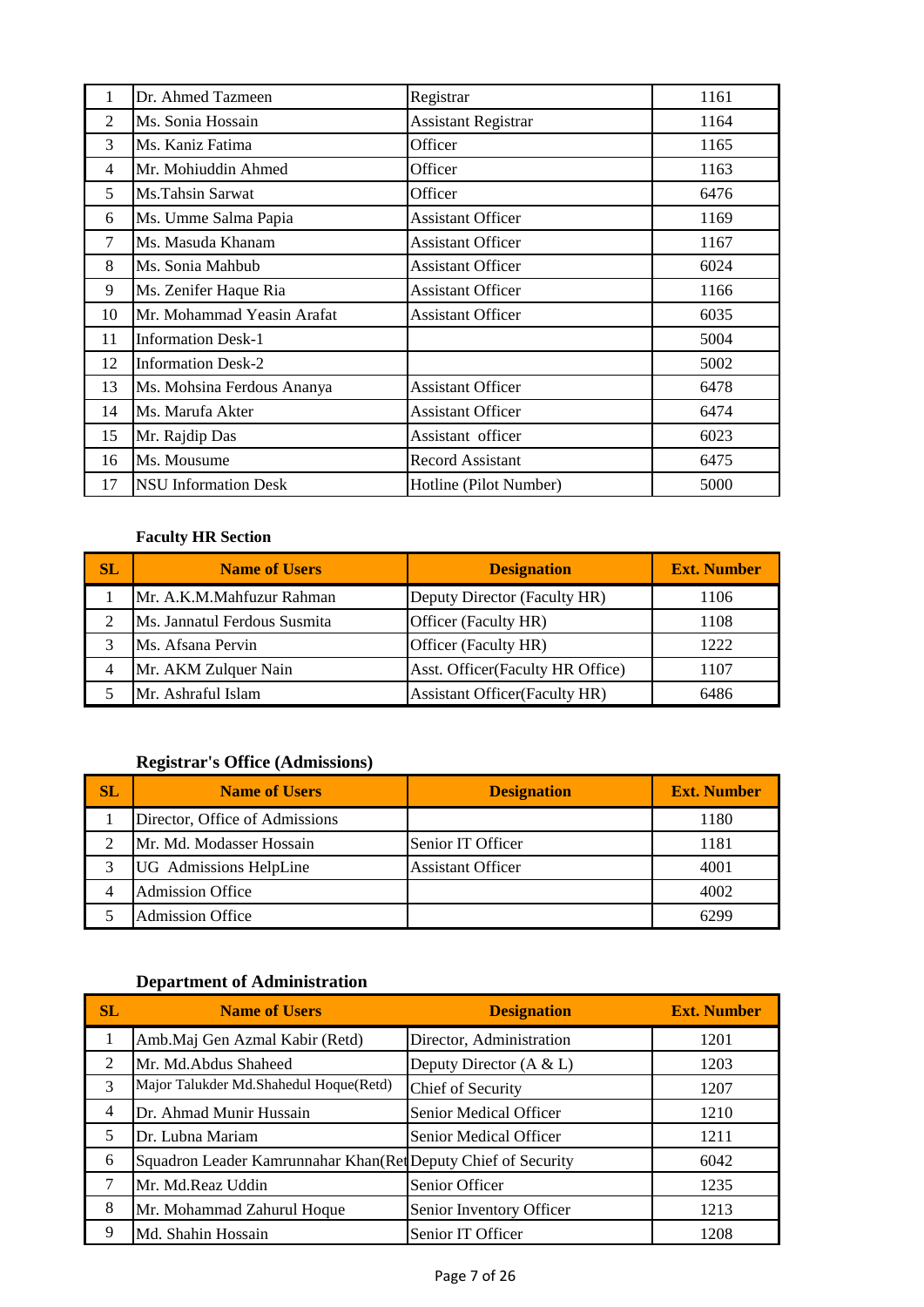| 10     | Md. Shah Alam Amin           | Administrative Officer                  | 1218 |
|--------|------------------------------|-----------------------------------------|------|
| 11     | Md. Samiul Islam             | <b>Administrative Officer</b>           | 1215 |
| 12     | Md. Navid Haque Chowdhury    | Administrative Officer                  | 1250 |
| 13     | Md. Billal Hossain           | <b>Administrative Officer</b>           | 1232 |
| 14     | Mr. Prodip Mandal            | <b>Administrative Officer</b>           | 6807 |
| 15     | Mr. Mohammad Koushik Akhtar  | <b>Assistant Personnel Officer</b>      | 6037 |
| 16     | Mr. Anowar Hossen            | <b>Assistant Inventory Officer</b>      | 6038 |
| 17     | Mr. Md. Masbaur Rahman       | <b>Assistant Inventory Officer</b>      | 6036 |
| 18     | Mr. Md.Hazrat Ali            | <b>Assistant Security Officer</b>       | 6814 |
| 19     | Mr. S M Atiqul Islam         | <b>Assistant Administrative Officer</b> | 6473 |
| 20     | Mr. Md.Mahiuddin Habibullah  | Medical Laboratory Technologist         | 6895 |
| 21     | Mr. Md Aziz Hasan            | Medical Laboratory Technologist         | 6895 |
| 22     | Mr. Md.Nabil Barket          | <b>Assistant Administrative Officer</b> | 6808 |
| 23     | Ms. Mst.Mukta Akter Liza     | <b>Medical Assistant</b>                | 6220 |
| 24     | Ms. Ropun Sarker             | <b>Medical Assistant</b>                | 6810 |
| 25     | Mr. Md.Nasrul Islam          | <b>Store Assistant</b>                  | 1226 |
| 26     | Mr. Mustafizur Rahman        | <b>Record Assistant</b>                 | 6210 |
| $27\,$ | Dispatch Center (ADM L-1)    | Dispatcher                              | 1239 |
| 28     | <b>Medical Center</b>        |                                         | 6220 |
| 29     | Security Office              |                                         | 1231 |
| 30     | <b>Security Desk-2</b>       |                                         | 6812 |
| 31     | Security Gate -1             |                                         | 6840 |
| 32     | Security Gate-3              |                                         | 6850 |
| 33     | <b>Security Gate-8</b>       |                                         | 6860 |
| 34     | Security Gate-9              |                                         | 6870 |
| 35     | <b>Car Parking</b>           | <b>NSU Security</b>                     | 6844 |
| 36     | <b>Security Pilot Number</b> | <b>NSU Security</b>                     | 1234 |
| 37     | North Tower                  |                                         | 6015 |
| 38     | <b>NSU Bookshop</b>          | <b>NSU Bookshop</b>                     | 1241 |
| 39     | <b>Store Room</b>            |                                         | 6469 |

# **Office of the Internal Affairs**

| SL | <b>Name of Users</b>             | <b>Designation</b>                   | <b>Ext. Number</b> |
|----|----------------------------------|--------------------------------------|--------------------|
|    | Mr. A.H.Lutful Hassan            | Director, Internal Affairs           | 1270               |
|    | Mr. Partha Prothim Bhattacharjee | Deputy Director (Procurement)        | 1204               |
|    | Mr. Md. Abull Basar              | Sr. Officer                          | 6470               |
| 4  | Md. Abul Kalam Azad              | <b>Procurement Officer</b>           | 1209               |
|    | Mr. Aminus Sadat                 | <b>Procurement Officer</b>           | 6471               |
| 6  | Mr. Nilon Talukdar               | <b>Assistant Procurement Officer</b> | 1246               |
|    | Mr. Mohiuddin Ahmed              | <b>Assistant Procurement Officer</b> | 1248               |

**PDE**

| 81 L | <b>Name of Users</b>     | <b>Designation</b>                | <b>Ext. Number</b> |
|------|--------------------------|-----------------------------------|--------------------|
|      | Mr. Mushtaque Habib      | <b>Project Director</b>           | 1240               |
|      | Mr. Mahbubur Rahman Khan | <b>Assistant Engineer (Civil)</b> |                    |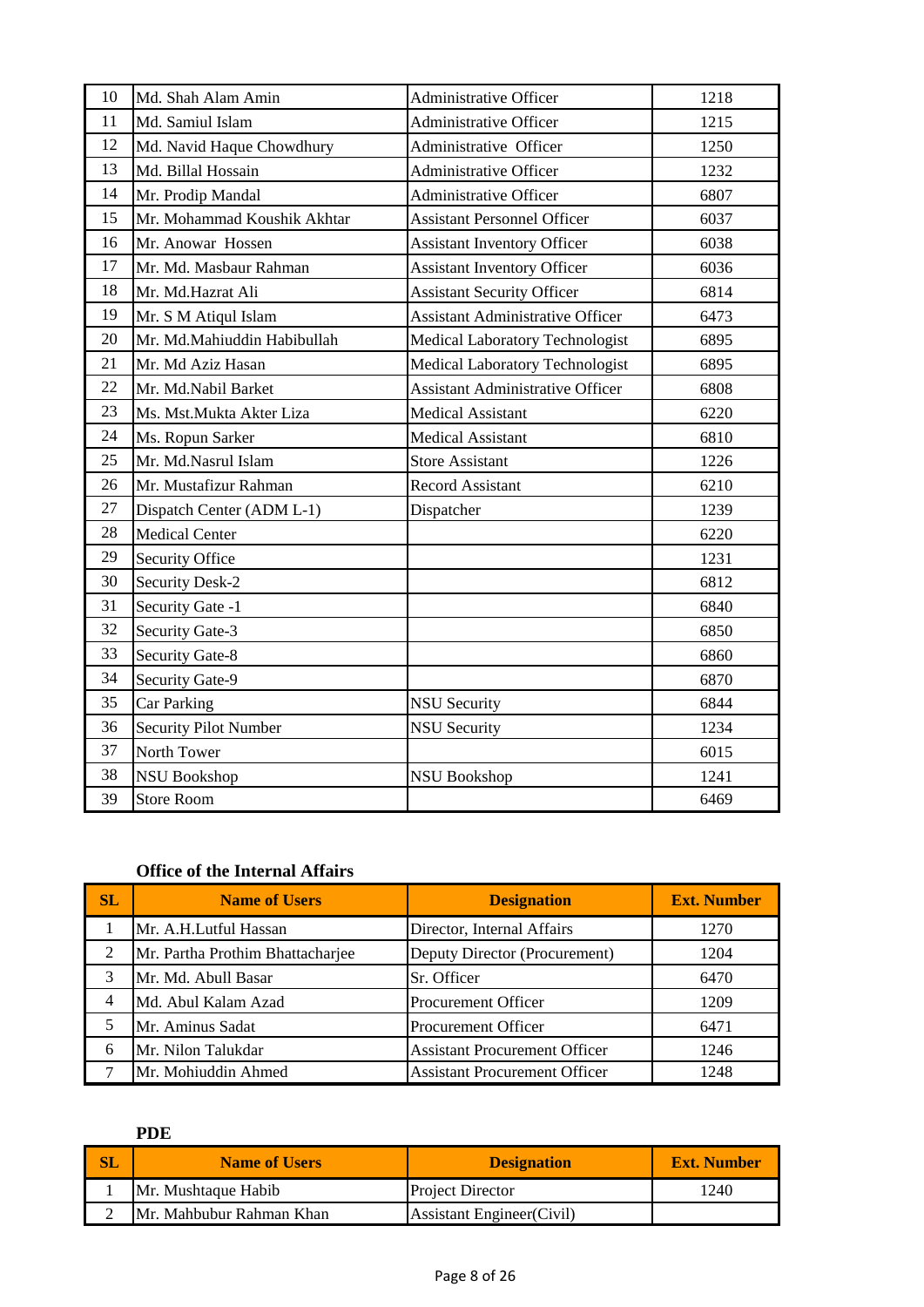| <b>Department of Operation &amp; Maintenance</b> |  |
|--------------------------------------------------|--|
|--------------------------------------------------|--|

| SL             | <b>Name of Users</b>                  | <b>Designation</b>                   | <b>Ext. Number</b> |
|----------------|---------------------------------------|--------------------------------------|--------------------|
| 1              | Cdr M. Zahid Hossain (Retd)           | Director (O & M)                     | 1202               |
| $\overline{2}$ | Mr. Sheikh Nazmul Tariq               | <b>Deputy Director</b>               | 1220               |
| 3              | Md. Ahsan Kabir                       | Mechanical Engineer                  | 1223               |
| $\overline{4}$ | Mr. Saiful Azim                       | Mechanical Engineer                  | 1224               |
| 5              | Mr. Md.Reaz Uddin Chowdhury           | Engineer(Civil)                      | 1214               |
| 6              | Md. Sanwar Hossain Bhuiyan            | Engineer(Mechanical)                 | 6041               |
| $\tau$         | Md. Iqbal Mohiuddin Bhuiyan           | Officer, Operation & Maintenance     | 1219               |
| 8              | Md. Kamal Hossain                     | <b>Assistant Architect</b>           | 1249               |
| 9              | Md. Ali Haider                        | <b>Assistant Mechanical Engineer</b> | 1227               |
| 10             | Mr. Abu Baker Siddique                | <b>Assistant Electrical Engineer</b> | 1233               |
| 11             | Mr. Johirul Islam                     | <b>Assistant Electrical Engineer</b> | 6049               |
| 12             | Md. Helal Uddin                       | <b>Assistant Electrical Engineer</b> | 6050               |
| 13             | Md. Afzal Hossain                     | <b>Assistant Electrical Engineer</b> | 1225               |
| 14             | Engr. Satyajit Sarker                 | Asst. Engineer Sound & Lighting      | 6040               |
| 15             | Mr. Rejaul Haque                      | <b>Assistant Engineer Civil.</b>     | 6039               |
| 16             | Md. Kabil Hossain                     | Sub-Asst. Engineer (Electrical)      | 1243               |
| 17             | Md. Rashedul Hassan Choudhury         | Sub-Asst. Engineer (Electrical)      | 1243               |
| 18             | Mr. Belayet Hossain                   | Sub-Asst. Engineer (Electrical)      | 1243               |
| 19             | Mr. A T M Tarek                       | <b>Department Secretary</b>          | 1229               |
| 20             | Mr. C.M. Zahed Iqbal                  | <b>Cleaning Supervisor</b>           | 6472               |
| 21             | Mr. Hussain Muhammad Aman Ullah       | <b>Assistant Officer</b>             | 6043               |
| 22             | Md. Mahbubur Rahman                   | Work Supervisior                     | 1251               |
| 23             | Utility Service Line(Admin-434).      | Hotline (Helpdesk), Engineers        | 1200               |
| 24             | Electricians Room(Admin L-2)          | Electricians Room (Admin L2)         | 1238               |
| 25             | Chiller Plant Room(Mechanical AC)     |                                      | 1228               |
| 26             | <b>Gas Generator Room(Electrical)</b> |                                      | 1243               |
| 27             | Fire Hydrant Pump                     |                                      | 6804               |
| 28             | Water Pump House                      |                                      | 6805               |
| 29             | CC TV Control Room(Admin L-1).        |                                      | 1252               |
| 30             | AUDI-801(Mamun, Masud)                |                                      | 6802               |
| 31             | Main Auditorium (Mamun, Masud)        |                                      | 6803               |
| 32             | NSU Sports & Fitness Center           | Level-1 (Gym)                        | 6801               |
| 33             | <b>Western Cleaning Office</b>        |                                      | 6048               |
| 34             | SAC Class Room (Level 3)              | <b>Class Support Staff</b>           | 6700               |
| 35             | NAC Class Room (Level 2)              | <b>Class Support Staff</b>           | 6800               |
| 36             | NAC Class Room (Level 5)              | <b>Class Support Staff</b>           | 6811               |

# **Department of Finance & Accounts**

| <b>Name of Users</b>     | <b>Designation</b>        | <b>Ext. Number</b> |
|--------------------------|---------------------------|--------------------|
| Mohammad Syed Ahmed, FCA | Director                  | 1301               |
| Mohammad Fokhrul Islam   | <b>Assistant Director</b> | 6483               |
| Md. Ramiz Uddin Khan     | Senior Accounts Officer   | 302                |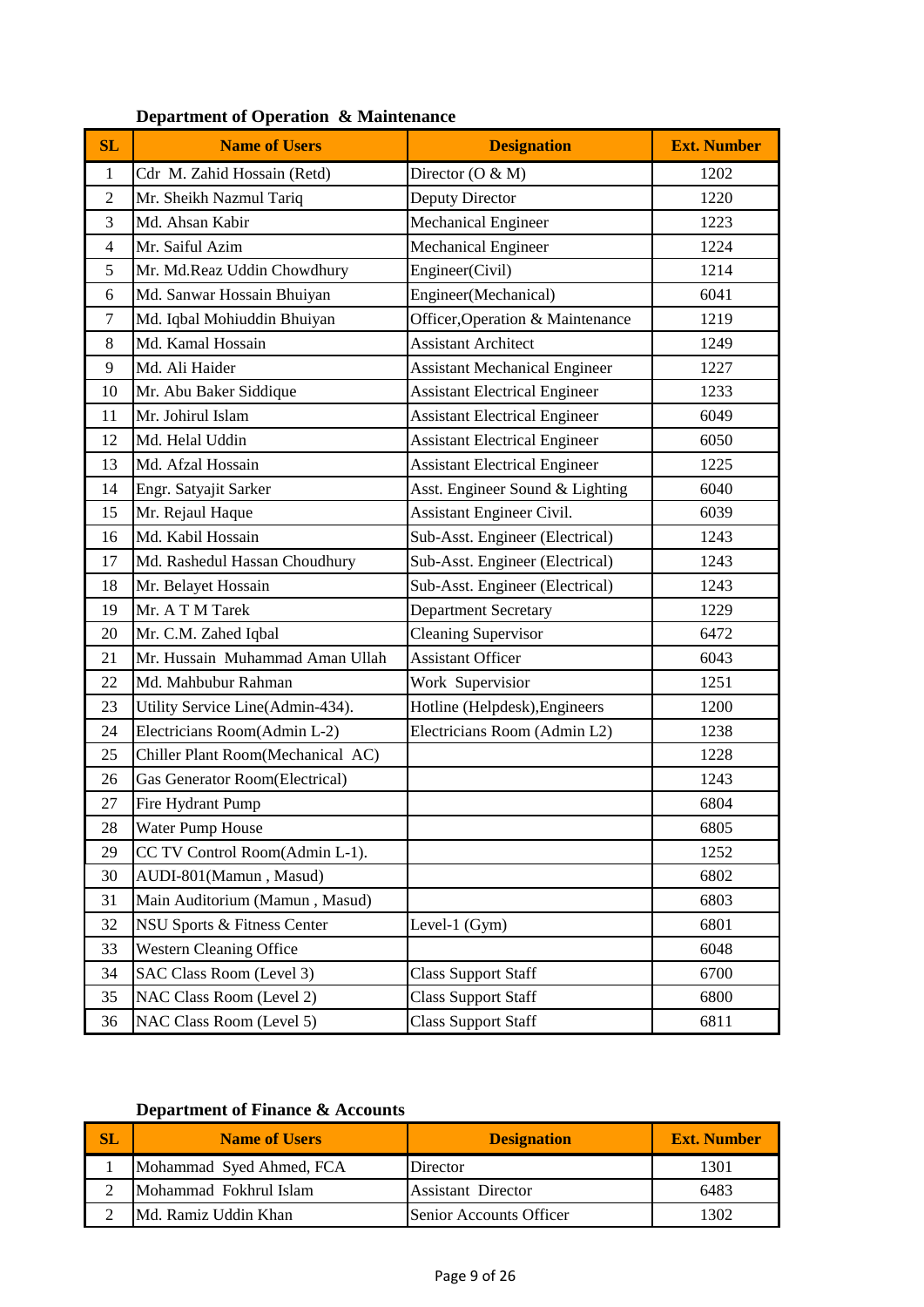| 3  | Md. Saiful Islam                | Senior Accounts Officer           | 1306 |
|----|---------------------------------|-----------------------------------|------|
| 4  | Mr. Sushanta Kumar Sarker       | Senior Accounts Officer           | 1307 |
| 5  | Md. Khorshed Alam               | Senior Accounts Officer           | 1308 |
| 6  | Md. Nazmul Hossen Moral         | <b>Accounts Officer</b>           | 1305 |
| 7  | Md. Tanvir Ahmed Khan           | <b>Accounts Officer</b>           | 1309 |
| 8  | Mr. Md.Amin Sharif              | <b>Accounts Officer</b>           | 1316 |
| 9  | Ms. Shilpi Ara Yeasmin          | <b>Accounts Officer</b>           | 1310 |
| 10 | Mr. Mostafizur Rahman Chowdhury | <b>Accounts Officer</b>           | 6480 |
| 11 | Md. Maruf Al Mahmud             | Assistant Accounts Officer        | 1311 |
| 12 | Mr. Neaz Mohammad               | <b>Assistant Accounts Officer</b> | 1314 |
| 13 | Mr. Prodip Kumar Sakar          | <b>Assistant Accounts Officer</b> | 6046 |
| 14 | Mr. Yasin Bhuyan                | <b>Assistant Accounts Officer</b> | 1315 |
| 15 | Mr. S.M.Khalid Hossain          | <b>Assistant Accounts Officer</b> | 1317 |
| 16 | Ms. Nurzahan Monika             | <b>Assistant Accounts Officer</b> | 6481 |
| 17 | Md. Hossain Chowdhury           | <b>Assistant Accounts Officer</b> | 6482 |
| 18 | Mr. Shalla Uddin Chowdhury      | <b>Assistant Accounts Officer</b> | 6047 |
| 19 | Md. Zahirul Haque               | <b>Record Assistant</b>           | 1312 |

# **Department of Internal Audit**

| <b>SI</b> | <b>Name of Users</b> | <b>Designation</b>          | <b>Ext. Number</b> |
|-----------|----------------------|-----------------------------|--------------------|
|           | Md.Alamgir Hossain   | Head of Internal Audit      | 1066               |
|           | Md. Nazmul Hossain   | Sr. Officer, Internal Audit | 1071               |

# **NSU Library**

| SL | <b>Name of Users</b>               | <b>Designation</b>                | <b>Ext. Number</b> |
|----|------------------------------------|-----------------------------------|--------------------|
| 1  | Dr. Md. Zahid Hossain Shoeb        | University Librarian              | 1351               |
| 2  | Mr. M. M. Shoeb                    | Sr. Assistant Librarian           | 1352               |
| 3  | Mr. Md. Abdul Hakim                | <b>Assistant Librarian</b>        | 1353               |
| 4  | Mr. Rajiv Mahmud                   | Sr. IT Officer                    | 1363               |
| 5  | Mr. Md.Tanveer Ahsan               | Library Officer                   | 1357               |
| 6  | Ms. Nuri Mahajabi                  | Library Officer                   | 1359               |
| 7  | Mr. Md. Ziaur Rahman               | <b>Assistant Library Officer</b>  | 1362               |
| 8  | Ms. Sumaiya Kainat Bintey Kohinoor | <b>Assistant Library Officer</b>  | 6496               |
| 9  | Mr. Md. Ashikuzzaman               | <b>Assistant Library Officer</b>  | 6295               |
| 10 | Ms. Farhana Sheuly                 | <b>Assistant Officer, Library</b> | 6494               |
| 11 | Ms. Sarmin Aktar                   | Assistant Officer, Library        | 6492               |
| 12 | Mr. Md. Zabedur Rahman             | <b>Assistant Officer, Library</b> | 6497               |
| 13 | Md. Shofiqul Islam                 | <b>Record Assistant</b>           | 6491               |
| 14 | <b>Library Circulation Desk</b>    |                                   | 1360               |
| 15 | <b>Cyber Center</b>                |                                   | 1358               |
| 16 | Promotion & Info. Desk             |                                   | 1361               |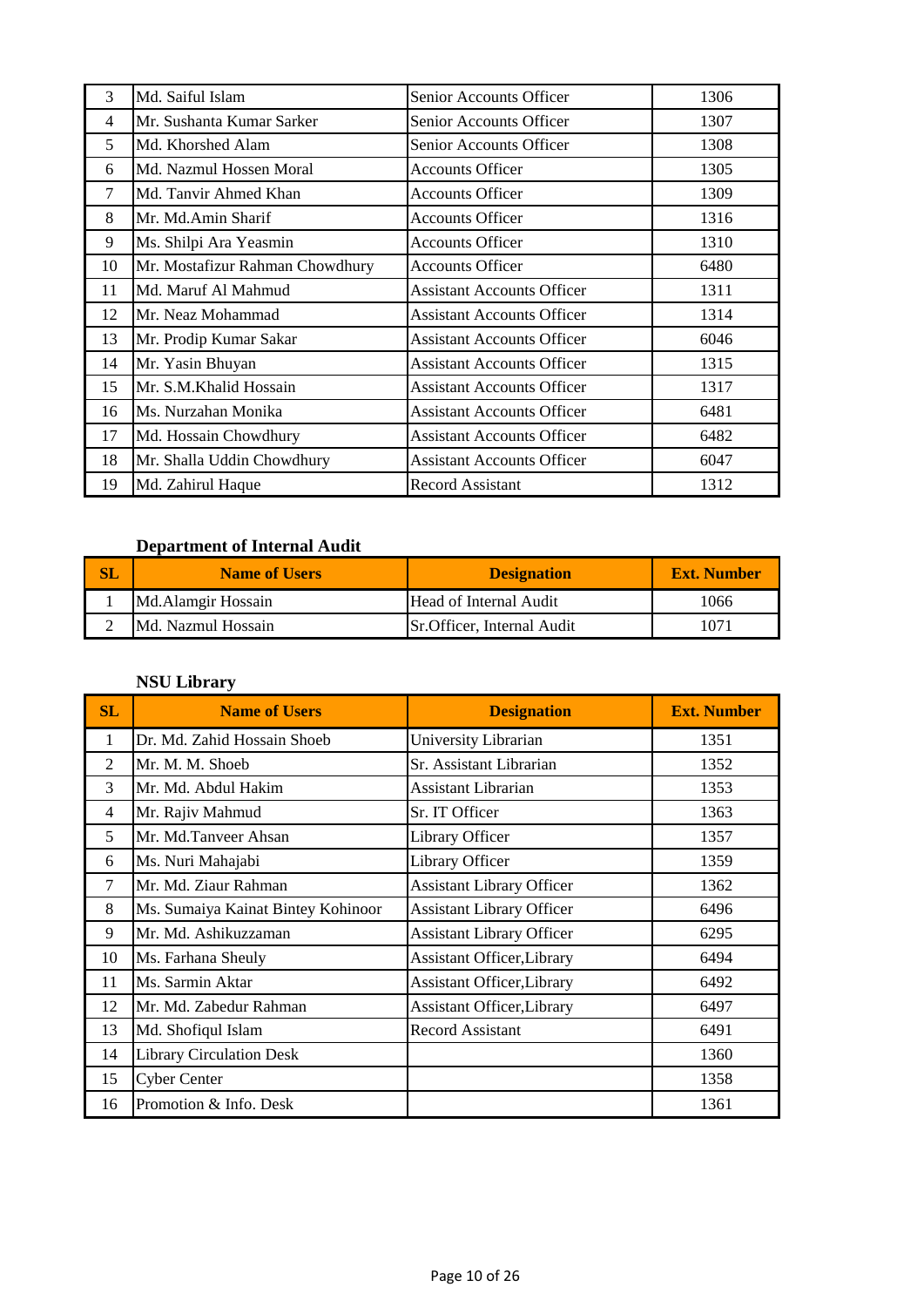#### **Office of Information Technology (IT)**

| SL             | <b>Name of Users</b>     | <b>Designation</b>          | <b>Ext. Number</b> |
|----------------|--------------------------|-----------------------------|--------------------|
|                | Mr. Mahbubul Haq Sarker  | Director                    | 1401               |
|                | Mr. Shaikh M Mushtaq     | <b>Systems Manager</b>      | 1402               |
| 3              | Mr. Animesh Kumar Sarker | Co-ordinator, Hardware Eng. | 1403               |
| $\overline{4}$ | Mr. S.M.Faisal Mamun     | Deputy Director             | 1444               |
| 5              | Mr. Ashraful Haq Sarker  | Deputy Systems Manager      | 1409               |
| 6              | Mr. Md. Azim Ul Hoque    | Sr. Network Manager         | 1404               |
|                | Mr. Md.Rashed Mazumder   | Network Manager             | 1408               |
| 8              | Ms. Tahmina Akter        | <b>Department Secretary</b> | 1417               |

### **IT Helpdesk Service**

| SL | <b>Name of Users</b>           | <b>Designation</b>          | <b>Ext. Number</b> |
|----|--------------------------------|-----------------------------|--------------------|
| 1  | Mr. Md.Rashed Mazumder         | Team Lead, IT Service       | 1408               |
| 2  | Mr. Md. Mujibar Rahman         | Senior IT Officer           | 1406               |
| 3  | Mr. Mohammad Mohsin            | Senior IT Officer           | 6001               |
| 4  | Ms. Kaniz Tamanna Afsari       | IT Officer                  | 1423               |
| 5  | Md. Aktaruzzaman Razu          | IT Officer                  | 1412               |
| 6  | Mr. Md.Mosharaf Hossain        | <b>Assistant Officer</b>    | 1400               |
| 7  | Mr. Tareq Bashar               | <b>Assistant IT Officer</b> | 1422               |
| 8  | Mr. Md.Rashidul Hasan          | <b>Assistant IT Officer</b> | 6013               |
| 9  | Mr. Rajesh Barua               | <b>IT Technician</b>        | 6014               |
| 10 | Md. Mohibul Islam              | <b>IT Technician</b>        | 6003               |
| 11 | Md. Shamim Reza                | <b>IT Technician</b>        | 6002               |
| 12 | Mr. Md.Saiful Islam            | <b>Record Assistant</b>     | 1407               |
| 13 | Mr. Yeasin Arafat              | <b>Record Assistant</b>     | 6005               |
| 14 | <b>Student Resource Center</b> |                             | 1407               |
| 15 | Computer Lab (Level 6)         |                             | 6010               |
| 14 | <b>IT Helpdesk</b>             | <b>Hotline Number</b>       | 1400               |

# **Software Development Service**

| SL | <b>Name of Users</b> | <b>Designation</b>      | <b>Ext.Number</b> |
|----|----------------------|-------------------------|-------------------|
|    | Mr. Mahmudul Hasan   | Sr. Software Engineer   | 1421              |
|    | Mr. Ishmam Haque     | Software Rngineer       | 6007              |
|    | Mr. Maudud Ahmed     | Asst. Software Engineer | 6012              |
|    | Md. Tarek Hasan      | Asst. Software Engineer | 6008              |

#### **Network & Wi-Fi Service**

| <b>SL</b> | <b>Name of Users</b>        | <b>Designation</b>            | <b>Ext. Number</b> |
|-----------|-----------------------------|-------------------------------|--------------------|
|           | Mr. Md. Azim Ul Hoque       | Team Lead                     | 1404               |
|           | Khandaker Md. Monirul Islam | Senior IT Officer             | 1405               |
| 3         | Md. Mujibar Rahman          | Senior IT Officer             | 1406               |
|           | Mr. Mohammad Mohsin         | Senior IT Officer             | 6001               |
|           | Mr. Surja Kumar Das         | IT Officer (PABX Maintenance) | 6006               |
| 6         | Mr. Md. Shahin Mia          | Technician (LAN & Electrical) | 6799               |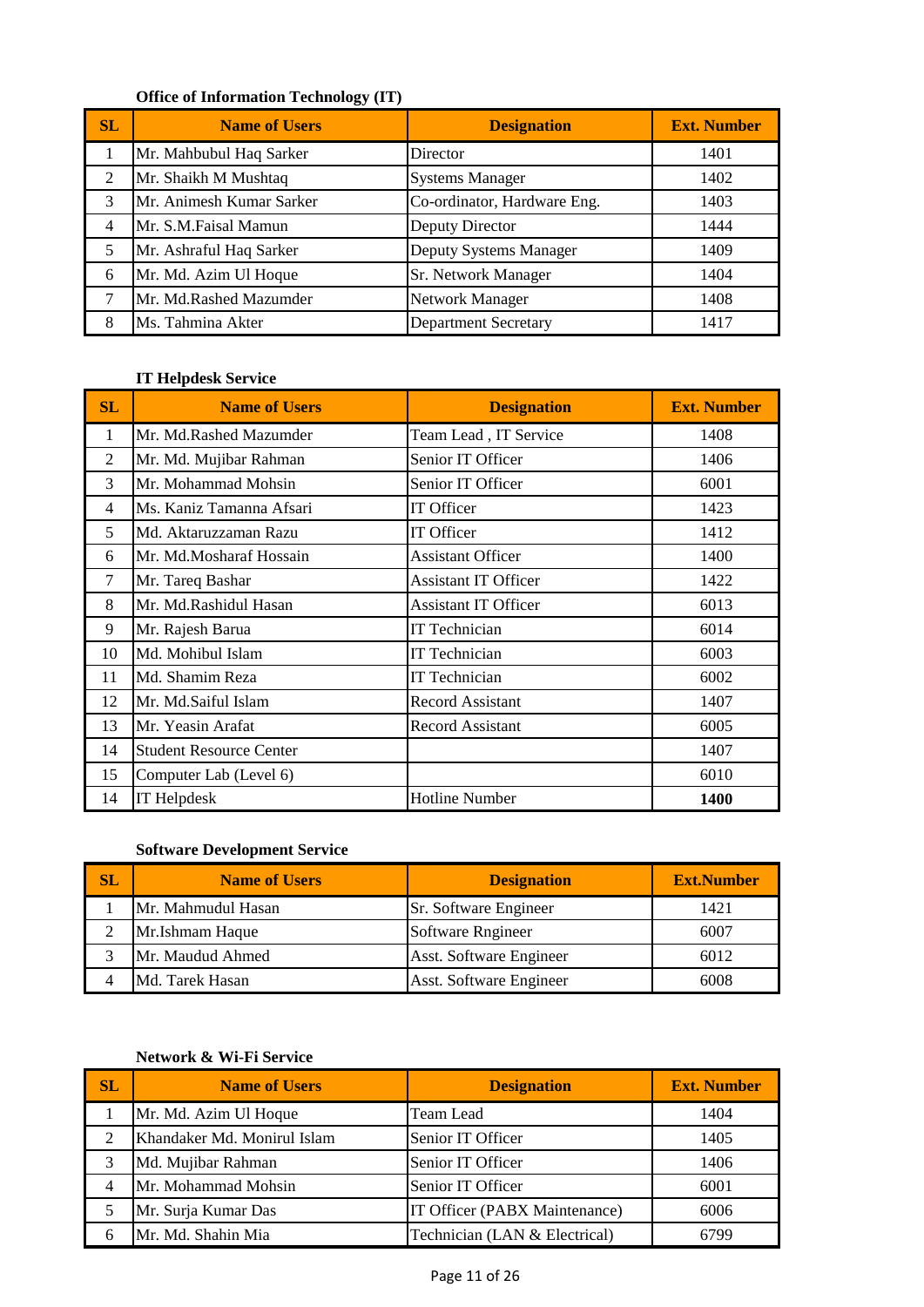#### **Computer Hardware Maintenance Service**

| SL | <b>Name of Users</b>     | <b>Designation</b>   | <b>Ext. Number</b> |
|----|--------------------------|----------------------|--------------------|
|    | Mr. Animesh Kumar Sarker | Team Lead            | 1403               |
|    | Mr. Tavel Rahman         | <b>Support Staff</b> | 1426               |

#### **PABX Operator**

| <b>Name of Users</b>  | <b>Designation</b>          | <b>Ext. Number</b> |
|-----------------------|-----------------------------|--------------------|
| Ms. Afroja Riffat Ara | Assistant IT Officer (PABX) |                    |
|                       |                             |                    |

# **Career and Placement Center , CPC**

| $\mathbf{SL}$ | <b>Name of Users</b>    | <b>Designation</b>          | <b>Ext. Number</b> |
|---------------|-------------------------|-----------------------------|--------------------|
|               | Dr. M. Khasro Miah      | Director                    | 1767               |
|               | Ms. Sadia Sultana Hridi | <b>Job Counselor</b>        | 2122               |
|               | Ms. Sharifa Tuz Jahan   | <b>Assistant Officer</b>    | 6045               |
|               | Mr. Mahmudur Rashid     | <b>Assistant Officer</b>    | 2124               |
|               | Ms. Rezina Akhter Jahan | <b>Department Secretary</b> | 2123               |

#### **Financial Aid Office**

| <b>SL</b> | <b>Name of Users</b>     | <b>Designation</b>       | <b>Ext. Number</b> |
|-----------|--------------------------|--------------------------|--------------------|
|           | Mr. Jafar Iqbal Russell  | Director                 | 2181               |
| 2         | Mr. Md.Raquibul Islam    | Officer                  | 2183               |
| 3         | Ms. Priyanka Mondal Rupu | <b>Assistant Officer</b> | 2182               |
| 4         | Mr. Md. Wasim Hossain    | <b>Assistant Officer</b> | 6018               |
|           | Mr. Sakib Hossin Sadi    | <b>Assistant Officer</b> | 6487               |
| 6         | Mr. Abdul Kaium          | <b>Record Assistant</b>  | 6488               |

### **Accreditation Project Team (APT)**

| SL | <b>Name of Users</b>             | <b>Designation</b>           | Ext.number |
|----|----------------------------------|------------------------------|------------|
|    | Dr. Sakib Bin Amin               | Director, APT                | 6338       |
|    | Ms. Tasneem Binte Morshed        | <b>Member Secretary, APT</b> | 6339       |
|    | <b>Professor Nikolaos Tzokas</b> | External advisor             | 6337       |

#### **NSUSN**

| <b>SL</b> | <b>Name Of Users</b>          | <b>Designation</b> | <b>Ext Number</b> |
|-----------|-------------------------------|--------------------|-------------------|
|           | Dr. Shazzad Hosain            | Director           | 6710              |
|           | Mr. Mohammed Abdul Mumin Evan | Coordinator        | 6711              |
|           | Mr. Samuel Mursalin           | Coordinator        | 6713              |
|           | Mr. Reaz Mahmud               | Admin Assistant    | 6714              |
|           | Ms. Nusrat Aziz               | Dept.Secretary     |                   |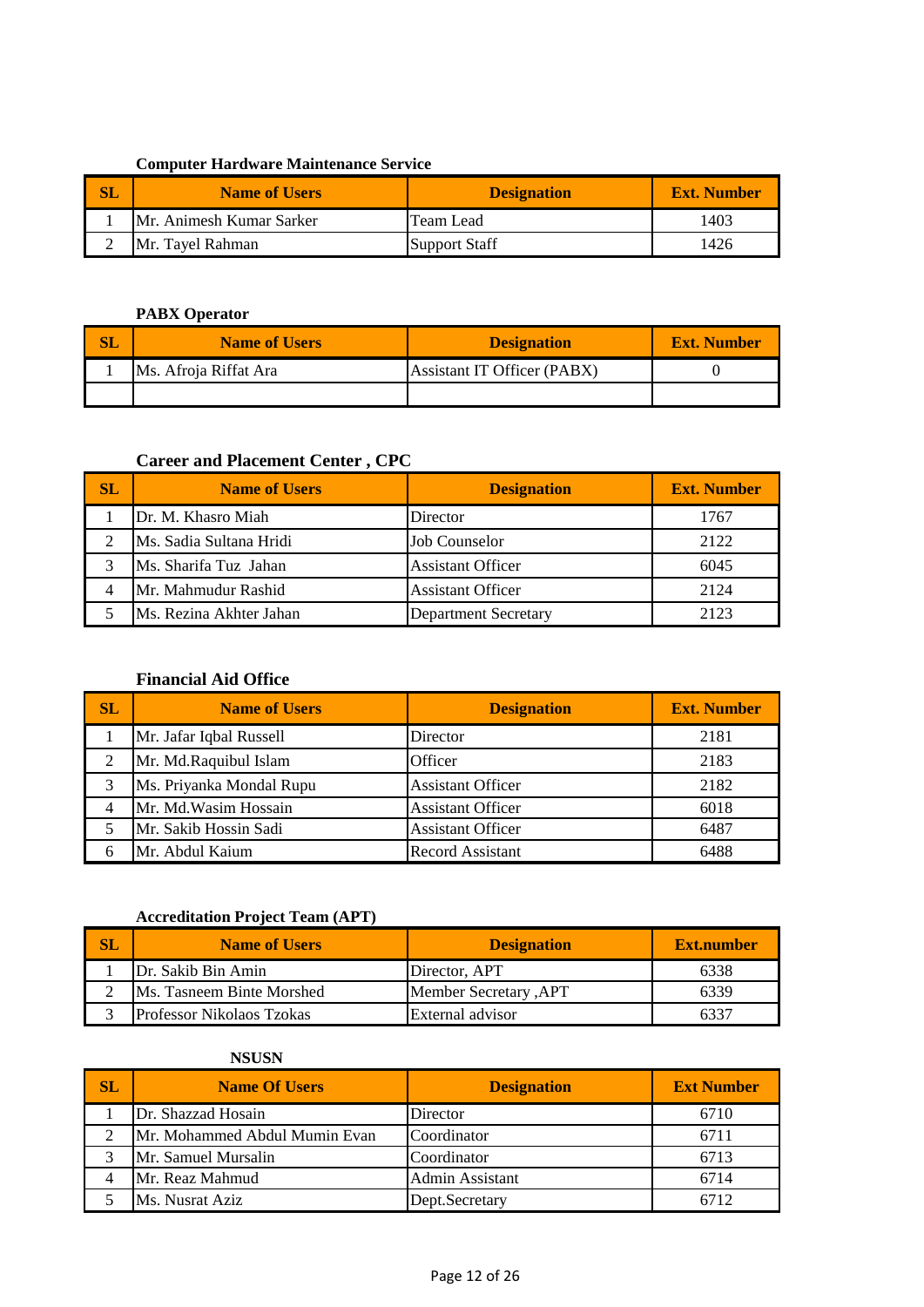| Department of Accounting & Finance |  |  |
|------------------------------------|--|--|
|------------------------------------|--|--|

| SL             | <b>Name of Users</b>         | <b>Designation</b>          | <b>Ext. Number</b> |
|----------------|------------------------------|-----------------------------|--------------------|
| 1              | Dr. Md. Nurul Kabir          | Associate Professor & Chair | 1704/6054          |
| $\overline{2}$ | Dr. Sharif Nurul Ahkam       | Professor                   | 1072               |
| 3              | Dr. Mohammad Istiaq Azim     | Professor                   | 6310               |
| $\overline{4}$ | Dr. AKM Waresul Karim        | Professor                   | 6052               |
| 5              | Dr. Arifur Rahman            | Professor                   | 6051               |
| 6              | Dr. Mohammad Arman           | <b>Assistant Professor</b>  | 1776               |
| $\overline{7}$ | Dr. Fahim Faisal             | <b>Assistant Professor</b>  | 1720               |
| 8              | Dr. Samina Rahman            | <b>Assistant Professor</b>  | 6308               |
| 9              | Dr. Tanvir Nabi Khan         | <b>Assistant Professor</b>  | 1722               |
| 10             | Dr. F J Mohaimen             | <b>Assistant Professor</b>  | 6062               |
| 11             | Mr. Mokhdum Morshed          | Senior Lecturer             | 1794               |
| 12             | Ms. Sanila Taneem            | Senior Lecturer             | 1750               |
| 13             | Ms. Afrin Rifat              | Senior Lecturer             | 1712               |
| 14             | Ms. Nazmun Nahar             | Senior Lecturer             | 1738               |
| 15             | Mr. Muin Uddin Ahmed         | Senior Lecturer             | 1745               |
| 16             | Mr. Mirza M.Ferdous          | Senior Lecturer             | 1757               |
| 17             | Mr. Hasan A.Mamun            | Senior Lecturer             | 1746               |
| 18             | Mr. M.Golam Rabbani          | Senior Lecturer             | 1736               |
| 19             | Mr. Muhammad Nasiruddin      | Senior Lecturer             | 6060               |
| 20             | Mr. Shahran Abu Sayeed       | Senior Lecturer             | 1734               |
| 21             | Mr. Iftear Ahmed Chowdhury   | Senior Lecturer             | 6064               |
| 22             | Mr. Mohammad Sarwar Rekabder | Senior Lecturer             | 1788               |
| 23             | Ms. Rubaiya Nadia Huda       | Senior Lecturer             | 1775               |
| 24             | Mr. Abdullah Al Mamun        | Lecturer                    | 1769               |
| 25             | Ms. Trisha Ahmed             | Lecturer                    | 6055               |
| 26             | Mr. Syed Asif Hossain        | Lecturer                    | 1732               |
| 27             | Mr. Sheikh Mohammad.Rabby    | Lecturer                    | 6058               |
| 28             | Ms. Bushra Ferdous Khan      | Lecturer                    | 6061               |
| 29             | Mr. Taskin Shakib            | Lecturer                    | 6059               |
| 30             | Mr. Rezwanul Mumtahin Husain | Lecturer                    | 6057               |
| 31             | Ms. Syeda Humayra Abedin     | Lecturer                    | 6063               |
| 32             | Ms. Humaira Haque            | Lecturer                    | 1756               |
| 33             | Ms. Tanjina shahjahan        | Lecturer                    | 6309               |
| 34             | Ms. Faria Islam Rista        | Lecturer                    | 6065               |
| 35             | Ms. Sadia Afrin              | Officer                     | 6305               |
| 36             | Mr. Enamul Karim Mazumder    | <b>Department Secretary</b> | 1770               |

# **Department of Management**

| SI | <b>Name of Users</b>   | <b>Designation</b>             | <b>Ext. Number</b> |
|----|------------------------|--------------------------------|--------------------|
|    | Dr. M.Khasro Miah      | Professor                      | 1717               |
|    | Dr. Mahmud A. Shareef  | Professor                      | 1772               |
|    | Dr. Jashim Uddin Ahmed | Professor & Chair              | 1705/1790          |
|    | Dr. Nazlee Siddiqui    | Associate Professor (On Leave) | 6071               |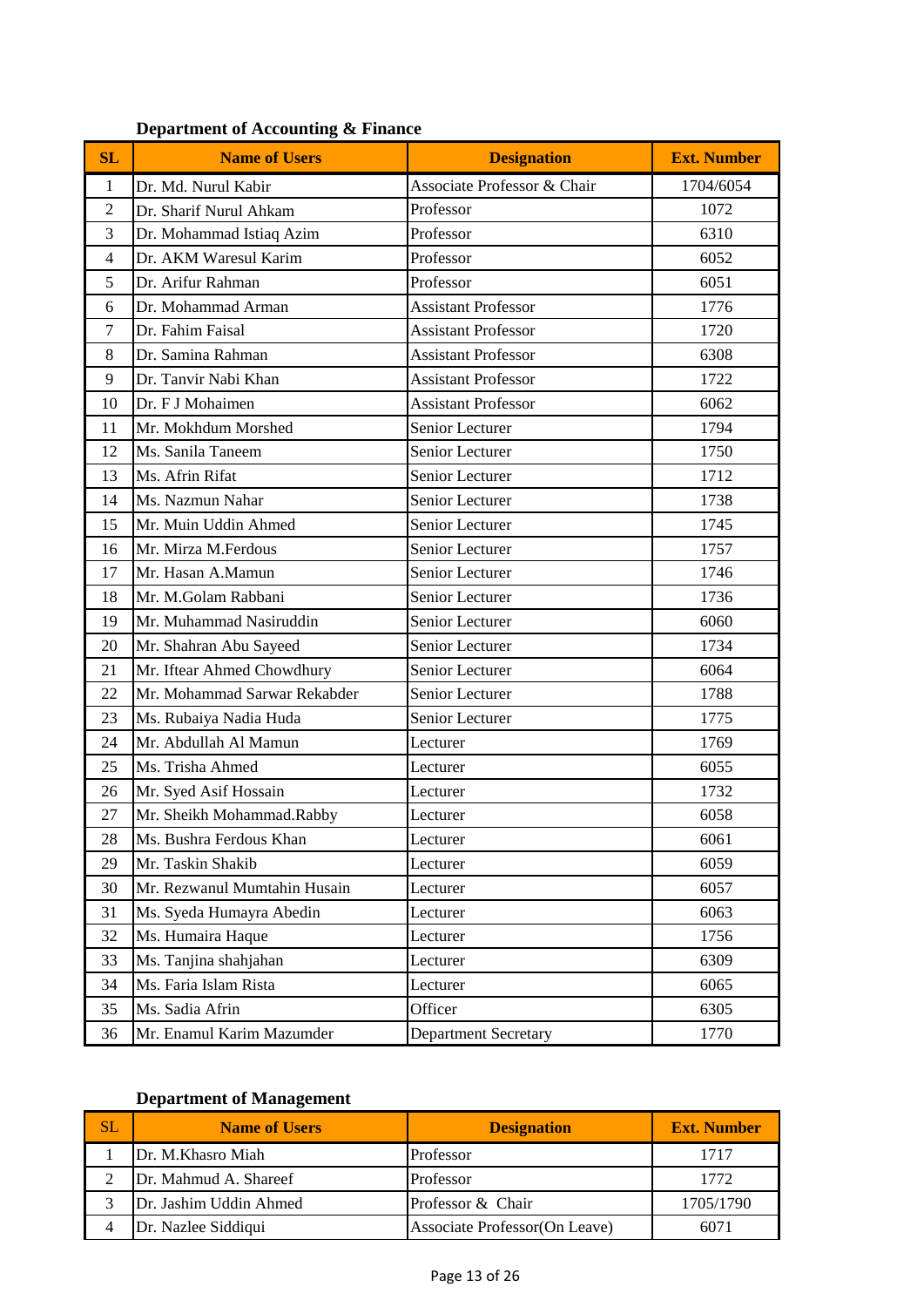| 5  | Dr. Atikur Rahman Khan                 | <b>Associate Professor</b>        | 6070 |
|----|----------------------------------------|-----------------------------------|------|
| 6  | Dr. S.S.M.Sadrul Huda                  | Associate professor               | 6326 |
| 7  | Dr. Ziaul Haq Adnan                    | Associate professor               | 6079 |
| 8  | Dr. Farooq M. Sheikh                   | <b>Associate Professor</b>        | 6108 |
| 9  | Dr. Ummaha Tul Hazra                   | <b>Associate Professor</b>        | 1753 |
| 10 | Dr. Muslima Zahan                      | <b>Associate Professor</b>        | 1731 |
| 11 | Dr. Mehe Zebunnesa Rahman              | Associate.Prof.&DirectorBBAProgra | 1702 |
| 12 | Dr. Md.Shahedul Alam                   | <b>Assistant Professor</b>        | 1727 |
| 13 | Dr. Zulkarin Jahangir                  | <b>Assistant Professor</b>        | 6321 |
| 14 | Dr. Alima Akter                        | <b>Assistant Professor</b>        | 6323 |
| 15 | Dr. Shamim Talukder                    | <b>Assistant Professor</b>        | 6333 |
| 16 | Dr. Samim Al Azad                      | <b>Assistant Professor</b>        | 6073 |
| 17 | Mr. Md.Hannan Miah                     | Senior Lecturer                   | 1748 |
| 18 | Mr. Shahid Hossain                     | Senior Lecturer                   | 1714 |
| 19 | Mr. Ashik Imran Khan                   | Senior Lecturer                   | 1726 |
| 20 | Mr. M Nawaz Ameen                      | Senior Lecturer                   | 1739 |
| 21 | Mr. Md. Al-Amin                        | Senior Lecturer                   | 6083 |
| 22 | Ms. Niza Talukder                      | Senior Lecturer                   | 1733 |
| 23 | Mr. Shafquat Rafiul Alam               | Senior Lecturer                   | 6082 |
| 24 | Mr. Quazi Tafsirul Islam               | Senior Lecturer                   | 6322 |
| 25 | Mr. Bobby Hajjaj                       | Senior Lecturer                   | 1728 |
| 26 | Ms. Shabnin Rahman Shorna              | Senior Lecturer                   | 6320 |
| 27 |                                        | Lecturer                          | 1723 |
| 28 | Mr. Tajuddin Ahmed<br>Ms. Afnaan Ahmed |                                   | 6088 |
|    |                                        | Lecturer                          |      |
| 29 | Mr. Adeyl Khan                         | Lecturer                          | 1780 |
| 30 | Mr. Shah Iftekhar Hossain              | Lecturer                          | 1747 |
| 31 | Ms. Israt Laila                        | Lecturer                          | 6077 |
| 32 | Ms. Rahnuma Sanjana                    | Lecturer                          | 6081 |
| 33 | Mr. Md.Mofassel Hossain                | Lecturer                          | 6085 |
| 34 | Mr. Kabid Md Surid                     | Lecturer                          | 6086 |
| 35 | Ms. Rumana Huq Luva                    | Lecturer                          | 1759 |
| 36 | Mr. Samuel Mursalin                    | Lecturer                          | 6109 |
| 37 | Ms. Tanya Ahmed                        | Lecturer                          | 1781 |
| 38 | Ms. Faseeha Zabir                      | Lecturer                          | 6084 |
| 39 | Mr. Asif Hossain                       | Lecturer                          | 6075 |
| 40 | Ms. Looksina Khan                      | Lecturer                          | 6324 |
| 41 | Ms. Umama Rahman                       | Lecturer                          | 6327 |
| 42 | Md. Kamrul Hasan                       | Lecturer                          | 6328 |
| 43 | Ms. Tasnim Tarannum                    | Lecturer                          | 6329 |
| 44 | Ms. Umme Hani Meem                     | Lecturer                          | 6332 |
| 45 | Ms. Hamida Mosharraf Moniea            | Lecturer                          | 6334 |
| 46 | Mr. Syed Imamuzzaman                   | Lecturer                          | 6335 |
| 47 | Mr. Mohammad Asif Gazi                 | Lecturer                          | 6074 |
| 48 | Mr. Shabab Absarul Islam               | Lecturer                          | 6080 |
| 49 | Mr. Yasir Arefin                       | Lecturer                          | 6078 |
| 50 | Mr. Meshbaul Hassan Chowdhury          | Lecturer                          | 6319 |
| 51 | Ms. Amreen Talukder                    | Lecturer                          | 6089 |
| 52 | Ms. Umma Jakia                         | <b>Department Secretary</b>       | 1730 |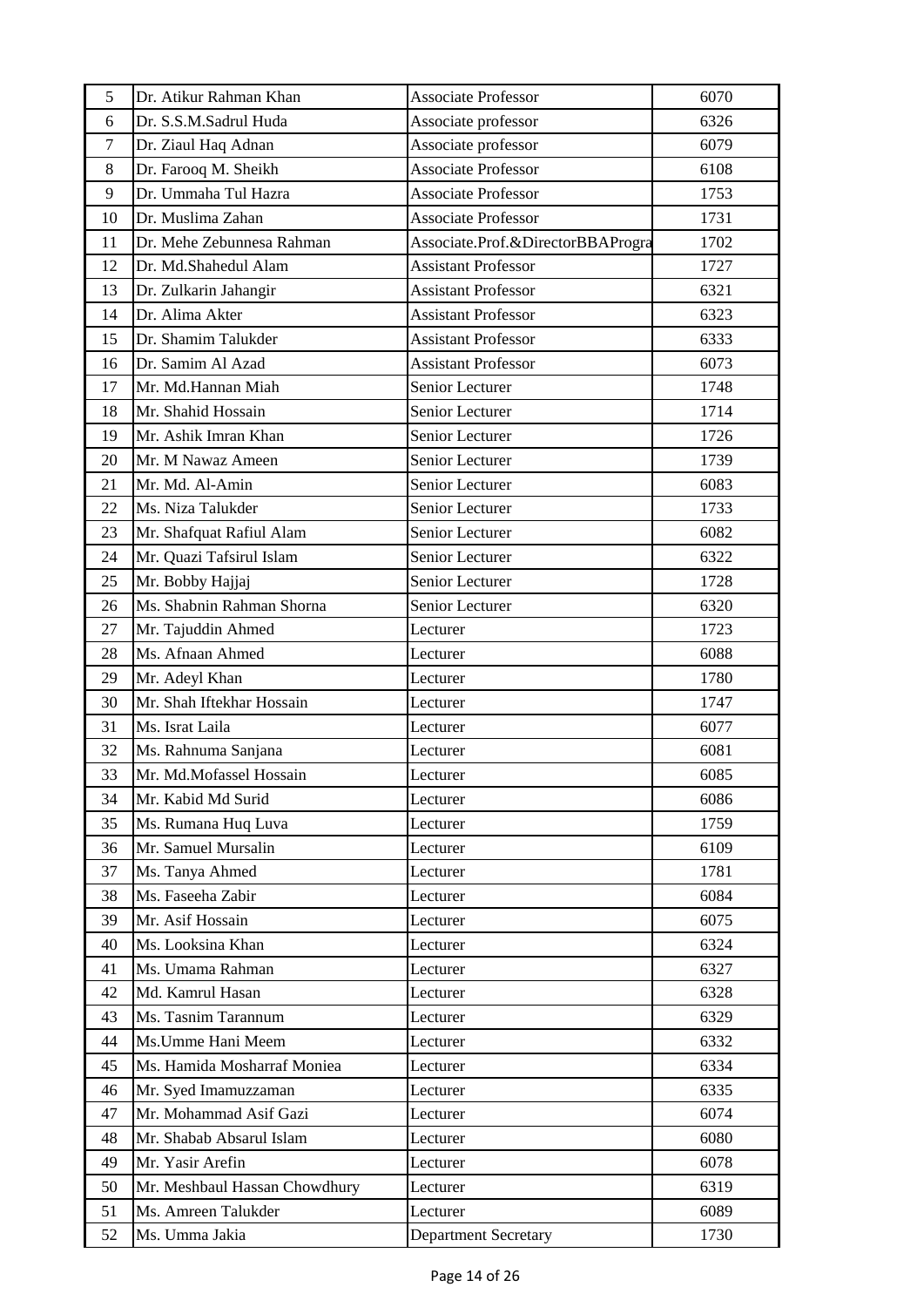|  | 53 Md. Israfil Ur Rahman | <b>Assistant Officer</b> | 6087 |
|--|--------------------------|--------------------------|------|
|--|--------------------------|--------------------------|------|

| SL             | <b>Name of Users</b>         | <b>Designation</b>             | <b>Ext. Number</b> |
|----------------|------------------------------|--------------------------------|--------------------|
| $\mathbf{1}$   | Dr. Mohammad Tayeenul Hoque  | Associate Professor & Chairman | 1703/6094          |
| $\overline{2}$ | Dr. Tamgid Ahmed Chowdhoury  | Professor                      | 1787               |
| 3              | Dr. Mohammad Sabbir Rahman   | <b>Associate Professor</b>     | 1786               |
| $\overline{4}$ | Dr. Farzana Nahid            | <b>Assistant Professor</b>     | 1751               |
| 5              | Dr. Khandker Md. Nahin Mamun | <b>Assistant Professor</b>     | 6102               |
| 6              | Mr. Syed Kamrul Islam        | Senior Lecturer(On leave)      | 1782               |
| 7              | Ms. Zarjina Tarana Khalil    | Senior Lecturer                | 1755               |
| 8              | Ms. Ishrat Jahan Synthia     | Senior Lecturer                | 1740               |
| 9              | Ms. Sherina Idrish           | Senior Lecturer                | 1721               |
| 10             | Mr. Rafsan Elahi             | Senior Lecturer                | 1735               |
| 11             | Mr. Md.Afnan Hossain         | Senior Lecturer(On Leave)      | 6104               |
| 12             | Mr. Mahmud Habib Zaman       | Senior Lecturer                | 6105               |
| 13             | Ms. Shahneela Naheed         | Senior Lecturer                | 6091               |
| 14             | Ms. Mehree Iqbal             | Senior Lecturer                | 6095               |
| 15             | Mr. Mohammed Abdul Mumin     | Senior Lecturer                | 6106               |
| 16             | Ms. Farzana Choudhury        | Lecturer                       | 1752               |
| 17             | Mr. Omar Nasif Abdullah      | Lecturer                       | 1789               |
| 18             | Ms. Farhana Habib Zinnia     | Lecturer(On leave)             | 1711               |
| 19             | Mr. Mahtab Muntazeri         | Lecturer                       | 6092               |
| 20             | Mr. Faiz Hossain             | Lecturer                       | 1768               |
| 21             | Mr. Ehfaz Nowman             | Lecturer                       | 6100               |
| 22             | Ms. Fairuze Chowdhury        | Lecturer                       | 6103               |
| 23             | Ms. Tilka Farzana            | Lecturer                       | 1758               |
| 24             | Mr. Fahad Feroz              | Lecturer                       | 6099               |
| 25             | Mr. Shadman Sahir            | Lecturer                       | 6093               |
| 26             | Ms. Saima Siddiqui           | Lecturer                       | 6312               |
| 27             | Ms. Nilufer Yasmin           | Lecturer                       | 6096               |
| 28             | Ms. Afrida Mashnoon          | Lecturer                       | 6097               |
| 29             | Ms. Fatama Tuzzohura Tonni   | Program Officer                | 6314               |
| 30             | Mr. Wahid Ulla               | Department secretary           | 1773               |

### **Department of Marketing & Int'l Business**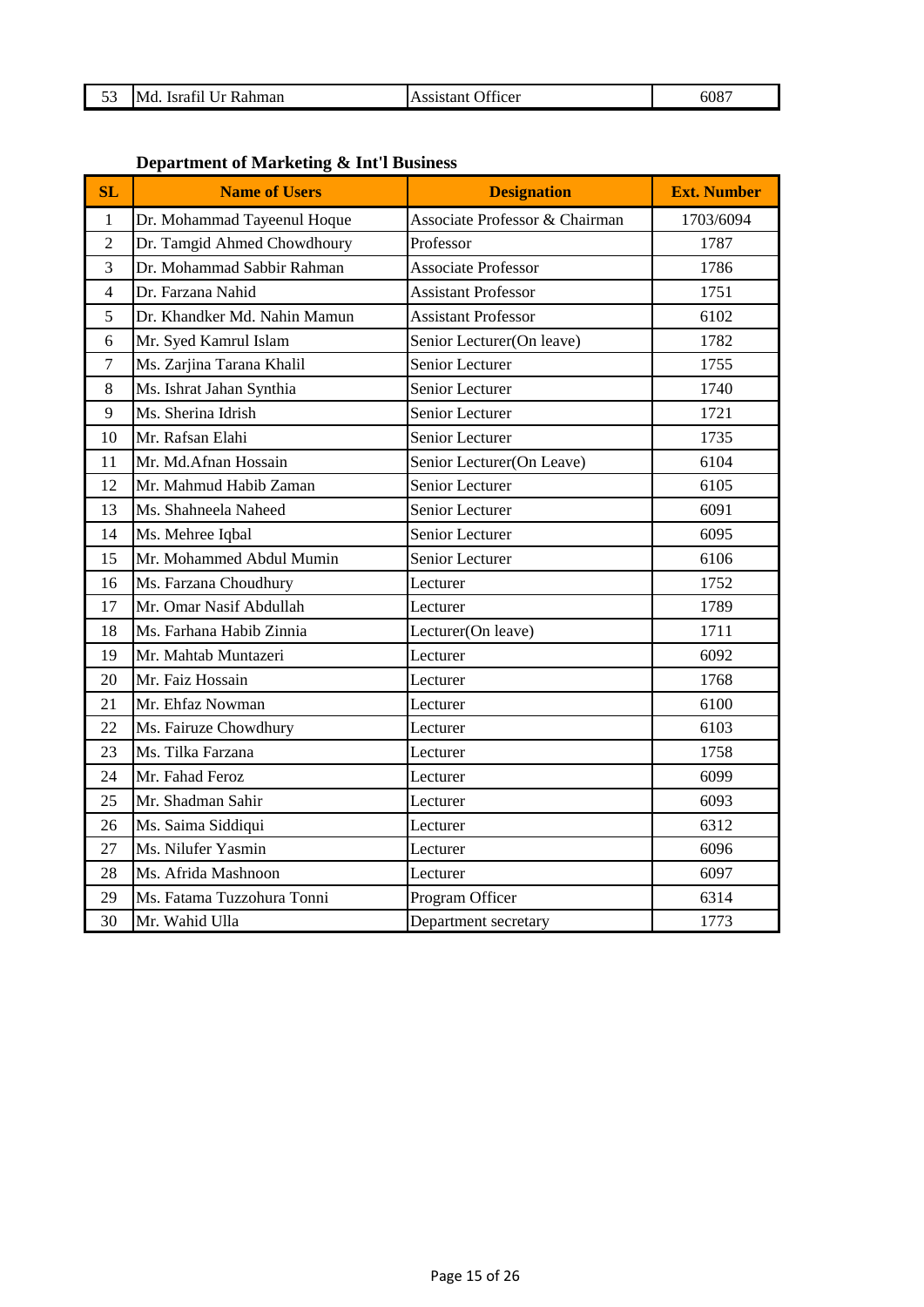### **Department of Economics**

| SL             | <b>Name of Users</b>            | <b>Designation</b>             | <b>Ext. Number</b> |
|----------------|---------------------------------|--------------------------------|--------------------|
| 1              | Dr. M. Ismail Hossain           | Pro Vice-Chancellor            | 1100 / 1101        |
| $\overline{2}$ | Dr. A .K. M Atiqur Rahman       | Professor                      | 1801               |
| 3              | Dr. Gour Gobinda Goswami        | Professor                      | 1804               |
| $\overline{4}$ | Dr. A. F. M. Ataur Rahman       | Professor                      | 1805               |
| 5              | Dr. Helal Ahammad               | Professor & Director ERP       | 6113               |
| 6              | Dr. Nazrul Islam                | <b>Visiting Professor</b>      | 6114               |
| $\overline{7}$ | Dr. Mustafa Abdur Rahman        | <b>Associate Professor</b>     | 1803               |
| 8              | Dr. Sakib Bin Amin              | <b>Associate Professor</b>     | 1818               |
| 9              | Dr. Asad Karim Khan Priyo       | Associate Professor&Chairman   | 1800/1812          |
| 10             | Dr. Kanti Ananta Nuzhat         | <b>Associate Professor</b>     | 1819               |
| 11             | Dr. Mainul Islam Chowdhury      | <b>Associate Professor</b>     | 6119               |
| 12             | Dr. Syed Mortuza Asif Ehsan     | <b>Associate Professor</b>     | 1813               |
| 13             | Dr. Samiul Haque                | <b>Assistant Professor</b>     | 1811               |
| 14             | Dr. S.M.Zahid Iqbal             | <b>Assistant Professor</b>     | 6120               |
| 15             | Mr. Syed Iftekharul Huq         | Senior Lecturer                | 1806               |
| 16             | Ms. Raisa Afsana                | Senior Lecturer                | 1820               |
| 17             | Ms. Humaira Husain              | Senior Lecturer                | 6117               |
| 18             | Mr. Abdul Mumit                 | Senior Lecturer                | 1807               |
| 19             | Ms. Chowdhury Nawsheen Farooqui | Senior Lecturer                | 1810               |
| 20             | Ms. Parisa Shakur               | Senior Lecturer                | 1809               |
| 21             | Mr. Muntasir Mamun Iqbal        | Senior Lecturer & Director IRC | 1827               |
| 22             | Ms. Nazneen Imam                | Lecturer                       | 1808               |
| 23             | Ms. Azreen Benazir Abdullah     | Lecturer                       | 1821               |
| 24             | Mr. Asif Chowdhury              | Lecturer                       | 1825               |
| 25             | Mr. Nabeel Iqbal                | Lecturer                       | 6115               |
| 26             | Ms. Mahnaz Aftabi Atique        | Lecturer                       | 6118               |
| 27             | Ms. Chamon Afroz                | Senior Officer                 | 1814               |
| 28             | Ms. Adiba Atiq                  | Officer                        | 1815               |

# **Department of English and Modern Languages**

| <b>SL</b>      | <b>Name of Users</b>        | <b>Designation</b>         | <b>Ext. Number</b> |
|----------------|-----------------------------|----------------------------|--------------------|
| 1              | Dr. Khaliquzzaman M Elias   | Professor                  | 2001               |
| $\overline{c}$ | Dr. Shireen Huq             | Professor                  | 2010               |
| 3              | Dr. Deena P Forkan          | Professor                  | 2005               |
| 4              | Dr. AQMA Rahman Bhuiyan     | Professor & Chairman       | 2003               |
| 5              | Dr. Mohammad Shamsuzzaman   | <b>Associate Professor</b> | 2002               |
| 6              | Mr. Mohammad Shahedul Haque | <b>Assistant Professor</b> | 2008               |
| 7              | Dr. Sukanto Roy             | <b>Assistant Professor</b> | 6131               |
| 8              | Dr. Shakila Nur             | <b>Assistant Professor</b> | 6344               |
| 9              | Dr. Shapla Parveen          | <b>Assistant Professor</b> | 6133               |
| 10             | Dr. Nazia Manzoor           | <b>Assistant Professor</b> | 2025               |
| 11             | Dr. Nasrin Jabin            | Assistant professor        | 6345               |
| 12             | Ms. Nasreen Rahman          | Senior Lecturer            | 2023               |
| 13             | Ms. Sakiba Ferdousy         | Senior Lecturer            | 2006               |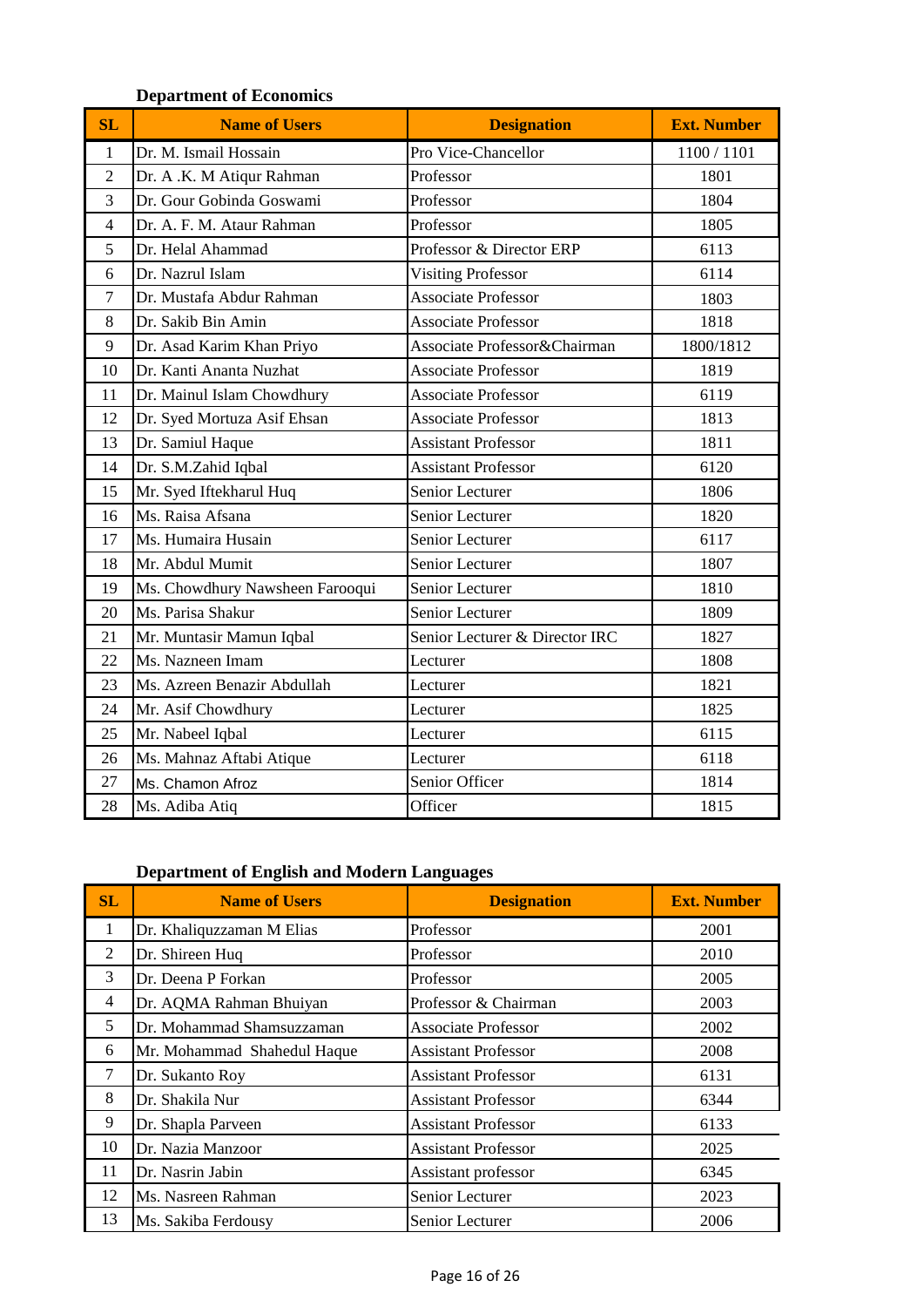| 14 | Ms Nasrin Pervin            | Senior Lecturer           | 2013 |
|----|-----------------------------|---------------------------|------|
| 15 | Ms. Michelle Draper         | Senior Lecturer           | 2019 |
| 16 | Ms. Noora Shamsi Bahar      | Senior Lecturer           | 2004 |
| 17 | Ms. Musharrat Hussain       | Senior Lecturer           | 2015 |
| 18 | M. Shakhaowat Hossain       | Senior Lecturer           | 6126 |
| 19 | Ms. Sabeeha Saleque         | Senior Lecturer           | 6130 |
| 20 | Ms. Nausheen Saba Siraj     | Senior Lecturer           | 2016 |
| 21 | Ms. Tania Rahman            | Senior Lecturer           | 6134 |
| 22 | Mr. Md. Mehedi Hasan        | Senior Lecturer           | 6132 |
| 23 | Mr. Shafayat Nazam Rasul    | Senior Lecturer           | 6128 |
| 24 | Mr. Sheikh Zobaer           | Senior Lecturer           | 6141 |
| 25 | Ms. Shahneela Tasmin Sharmi | Senior Lecturer           | 6142 |
| 26 | Mr. Shafqat Chaudhuri       | Lecturer(On Leave)        | 2009 |
| 27 | Ms. Farzana Mohsin          | Lecturer                  | 2017 |
| 28 | Ms. Nasreen Sultana Rahman  | Lecturer                  | 6127 |
| 29 | Most. Rumana Akter          | Lecturer                  | 6136 |
| 30 | Mr. Saleheen S Ahmed        | Lecturer                  | 2024 |
| 31 | Mr. Atanu Bhuiyan           | Lecturer                  | 6129 |
| 32 | Ms. Sumaiya Tasneem Haque   | Lecturer                  | 6139 |
| 33 | Ms. Ashrafun Nahar          | Lecturer                  | 6135 |
| 34 | Ms. Sarah Asefa Zaman       | Junior Lecturer           | 2018 |
| 35 | Ms. Munira Nasreen Khan     | Junior Lecturer           | 2022 |
| 36 | Ms. Sayma Ahmed             | Junior Lecturer           | 6137 |
| 37 | Ms. Shahnaj Sultana Kaisar  | Junior Lecturer           | 6138 |
| 38 | Ms. Fariah Hassan           | Junior Lecturer(On Leave) | 2014 |
| 39 | Mr. Tareq Arafat            | Junior Lecturer           | 6140 |
| 40 | Mr. Mahboob Rasheed         | Senior Officer            | 2020 |
| 41 | Mr. Md. Masum Hossain       | Officer                   | 2012 |
| 42 | Ms. Tanjia Azmeen           | Department Secretary      | 2021 |
| 43 | Mr. Joynal Abedin           | <b>Faculty Assistant</b>  | 6145 |

# **Department of Political Science & Sociology (PSS)**

| SL           | <b>Name of Users</b>          | <b>Designation</b>         | <b>Ext. Number</b> |
|--------------|-------------------------------|----------------------------|--------------------|
| $\mathbf{1}$ | Dr. M. Emdadul Haq            | Professor                  | 2110               |
| 2            | Dr. Abdur Rob Khan            | Professor & Dean, SHSS.    | 2103               |
| 3            | Dr. Sk. Tawfique M.Haque      | Professor & Chairman       | 2104               |
| 4            | Dr. Mahbubur Rahman           | Professor                  | 2106               |
| 5            | Dr. Helal Mohd.Mohiuddin      | Professor                  | 6149               |
| 6            | Prof. Mohammed Nuruzzaman     | Professor                  | 6150               |
| 7            | Dr. Mohammad Bulbul A.Siddiqi | Associate Professor        | 6146               |
| 8            | Dr. M Jashim Uddin            | <b>Associate Professor</b> | 6155               |
| 9            | Dr. Rizwan Khair              | <b>Associate Professor</b> | 6360               |
| 10           | Dr. S.M Rezwan Ul Alam        | <b>Associate Professor</b> | 6154               |
| 11           | Dr. Harisur Rahman            | <b>Associate Professor</b> | 6148               |
| 12           | Dr. Cynthia McKinney          | <b>Assistant Professor</b> | 2108               |
| 13           | Dr. Ishrat Zakia Sultana      | <b>Assistant Professor</b> | 6355               |
| 14           | Dr. Hasan Muhammad Baniamin   | Assistant Professor        | 6147               |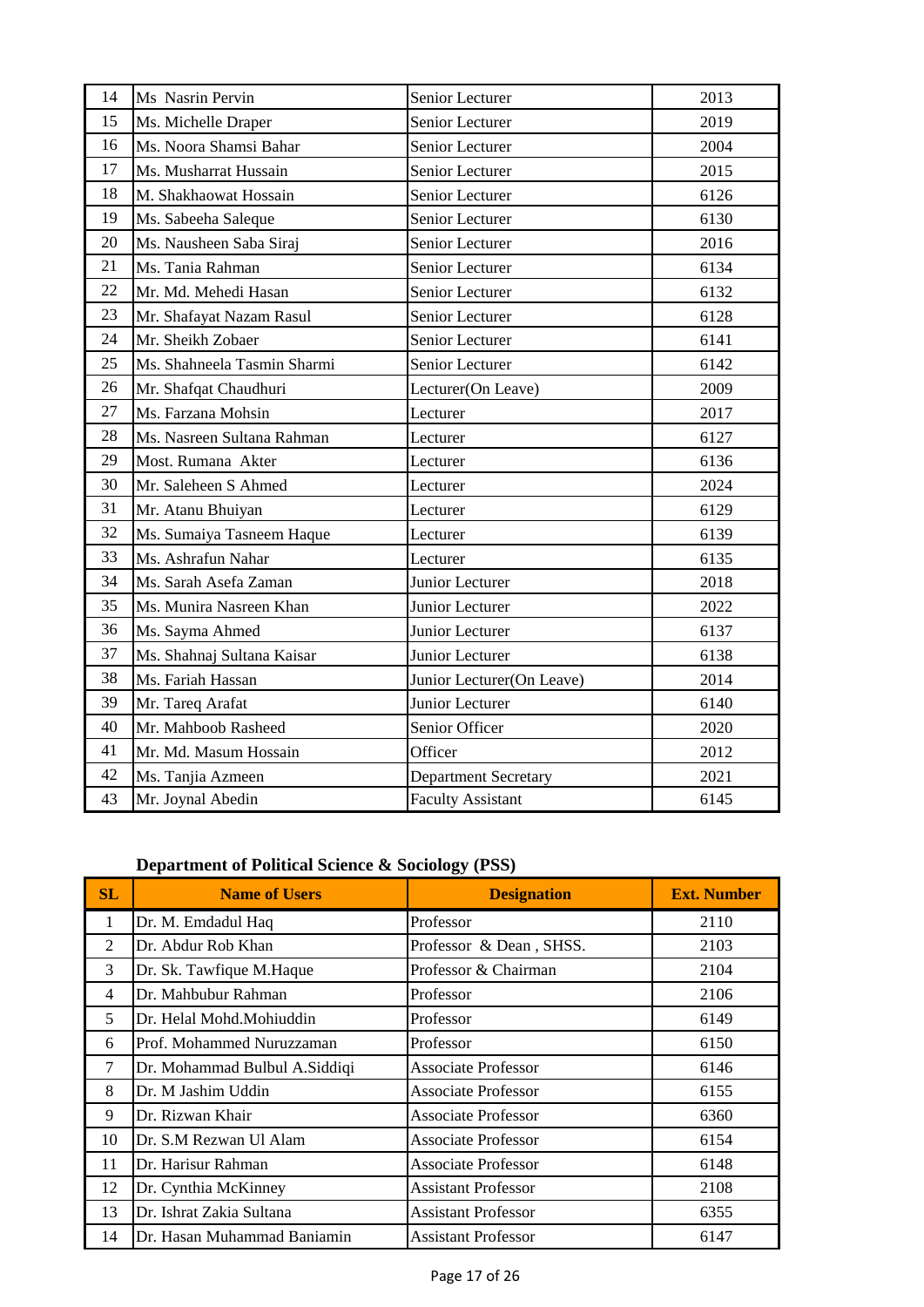| 15 | Dr. Abdul Wohab              | <b>Assistant Professor</b>  | 6351 |
|----|------------------------------|-----------------------------|------|
| 16 | Dr. Raymond Kwun -Sun LAU    | <b>Assistant Professor</b>  | 6152 |
| 17 | Dr. Md.Towfique E Elahi      | <b>Assistant Professor</b>  | 6153 |
| 18 | Ms. Tata Zafar               | Senior Lecturer             | 2105 |
| 19 | Mr. Mizanur Rahman           | Senior Lecturer             | 6151 |
| 20 | Ms.Tasmia Nower              | Lecturer                    | 6356 |
| 21 | Ms. Shireen Akhter Ruby      | Sr. Administrative Officer  | 2102 |
| 22 | Ms. Rudmila Khan             | <b>Department Secretary</b> | 6353 |
| 23 | Mr. Muhammad Asaduzzaman Nur | <b>Faculty Assistant</b>    | 6354 |
| 24 | Ms. Khairun Nahar            | Admin Assistant             | 6160 |

# **NSU TV , RADIO & DIGITAL LAB**

| $\mathbf{SL}$ | <b>Name of Users</b>    | <b>Designation</b> | <b>Ext. Number</b> |
|---------------|-------------------------|--------------------|--------------------|
|               | Ms. Nusrat Naher Naznin | Videographer       | 6348               |
|               | Mr. Sourav Roy          | Video Editor       | 6349               |

# **South Asian Institute of Policy and Governance (SIPG)**

| SL             | <b>Name of Users</b>                    | <b>Designation</b>         | <b>Ext. Number</b> |
|----------------|-----------------------------------------|----------------------------|--------------------|
| -1             | Professor Salahuddin M Aminuzzaman Ph.D | Adviser                    | 2161               |
| 2              | Professor Sk.Tawfique M. Haque, Ph.D    | Director                   | 2162               |
| 3              | Dr. Rizwan Khair                        | <b>Associate Professor</b> | 6360               |
| $\overline{4}$ | Dr. M. Mahfuzul Haque                   | <b>Associate Professor</b> | 2166               |
| 5              | Brig.Gen.M.Sakhawat Hussain, Ph.D(Retd) | <b>Senior Fellow</b>       | 2167               |
| 6              | Md Shahidul Haque                       | Professorial Fellow        | 6359               |
| 7              | Mr. Md. Mainul Haque Khan               | Program Officer            | 2164               |
| 8              | Ms. Mahfuza Siddiqua                    | <b>Research Associate</b>  | 2165               |
| 9              | Mr. Md Parvez Hasan Yousuf              | <b>Research Associate</b>  | 6357               |
| 10             | Ms. Farin Shabnam Ritu                  | <b>Research Associate</b>  | 6358               |
| 11             | Mr. Sazzad Nayeem                       | <b>Research Assistant</b>  | 2163               |

# **Department of History & Philosophy**

| SL | <b>Name of Users</b>      | <b>Designation</b>           | <b>Ext. Number</b> |
|----|---------------------------|------------------------------|--------------------|
| 1  | Dr. M. Emdadul Haque      | Professor & Chair            | 2110               |
| 2  | Dr. Sharif Uddin Ahmed    | Professor                    | 2112               |
| 3  | Dr. Norman K. Swazo       | Professor & Director, OR-NSU | 1070               |
| 4  | Dr. Zerina Shabnaz Akkas  | <b>Assistant Professor</b>   | 6163               |
| 5  | Dr. Tasnuva Enam          | <b>Assistant Professor</b>   | 6166               |
| 6  | Mr. Muhammad Asiful Basar | Senior Lecturer              | 6164               |
| 7  | Ms. Ashma Rahman          | Lecturer                     | 6161               |
| 8  | Ms. Fahria Karim          | Lecturer                     | 6165               |
| 9  | Ms. Najiyah Afrin Khan    | Lecturer                     | 6367               |
| 10 | Mr. Md.Ezazul Karim       | Lecturer                     | 6368               |
| 11 | Mr. Asif Bin Ali          | Lecturer                     | 6167               |
| 12 | Ms. Marzan Bintey Kamal   | Junior Lecturer              | 6162               |
| 13 | Mr. Md. Remon Talukder    | Officer                      | 2111               |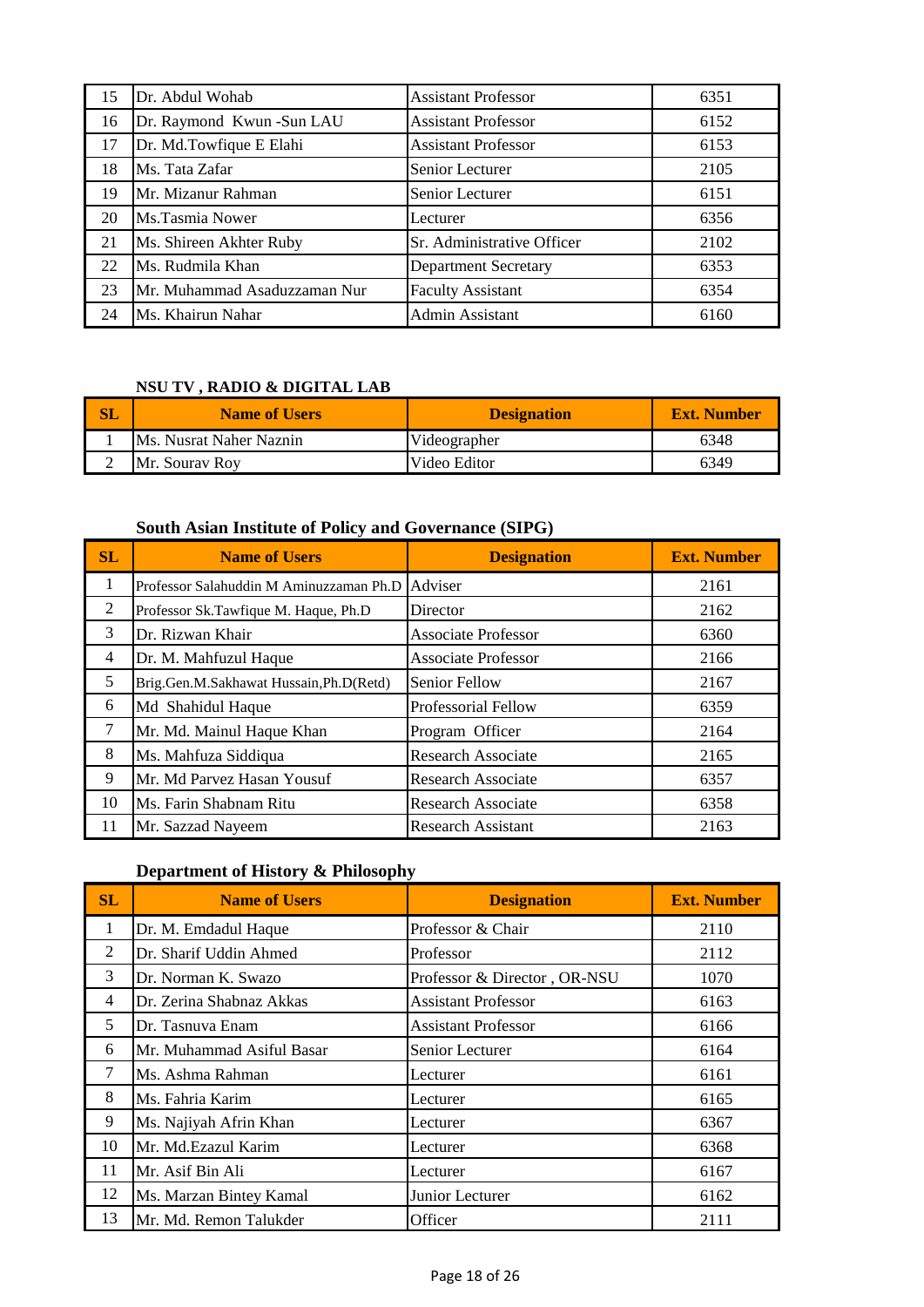| 14 | Mr. Mahmudunnabi  | Program Officer          | 6366 |
|----|-------------------|--------------------------|------|
|    | Ms. Mahmuda Begum | <b>Faculty Assistant</b> |      |

#### **Confucius Institute**

| SĽ | <b>Name of Users</b>          | <b>Designation</b>          | <b>Ext. Number</b> |
|----|-------------------------------|-----------------------------|--------------------|
|    | Dr. Mohammad Bulbul A.Siddiqi | Director C.I                | 2140               |
|    | Dr. Zhou Weiwei               | <b>Chinese Director</b>     | 2141               |
|    | Mr. Md. Meahadi Mamun         | <b>Department Secretary</b> | 2142               |
|    | Ms. Irin Akter                | <b>Assistant Officer</b>    | 6350               |

### **Department of Law**

| SL | <b>Name of Users</b>       | <b>Designation</b>          | <b>Ext. Number</b> |
|----|----------------------------|-----------------------------|--------------------|
| 1  | Dr. Md.Rizwanul Islam      | Professor & Chairman        | 2100/6177          |
| 2  | Dr. Abu Noman M.Atahar Ali | <b>Associate Professor</b>  | 6171               |
| 3  | Dr. Ishtiaque Ahmed        | <b>Associate Professor</b>  | 6179               |
| 4  | Mr. Md.Rajab Ali           | Senior Lecturer             | 1754               |
| 5  | Mr. Arafat Hosen Khan      | Senior Lecturer             | 6172               |
| 6  | Ms. Nasmin Jabin Noor      | Senior Lecturer             | 6174               |
| 7  | Mr. Saquib Rahman          | Senior Lecturer             | 6176               |
| 8  | Ms. Anika Rafah            | Senior Lecturer             | 6175               |
| 9  | Ms. Tasnim Hassan Saara    | Lecturer                    | 6361               |
| 10 | Ms. Mobashera Jahan        | Senior Program Officer      | 6365               |
| 11 | Ms. Fatama Islam Keya      | <b>Department Secretary</b> | 2150               |
| 12 | Ms. Ishrat Kabir Annya     | <b>Faculty Assistant</b>    | 6363               |
| 13 | <b>Moot Court</b>          |                             | 6364               |

# **Department of Electrical & Computer Engineering (ECE)**

| SL             | <b>Name of Users</b>           | <b>Designation</b>          | <b>Ext. Number</b> |
|----------------|--------------------------------|-----------------------------|--------------------|
| 1              | Dr. Mohammad Rezaul Bari       | Associate Professor & Chair | 1501/1564          |
| $\overline{2}$ | Dr. M. Rokonuzzaman            | Professor                   | 1510               |
| 3              | Dr. Kazi Mohd. Abdus Salam     | Professor                   | 1509               |
| 4              | Dr. Mohammad Rashedur Rahman   | Professor                   | 1507               |
| 5              | Dr. Hafiz Abdur Rahman         | Professor                   | 1535/6229          |
| 6              | Dr. Shazzad Hosain             | Professor                   | 1534               |
| 7              | Dr. Mohammad Abdul Matin       | Professor                   | 1541               |
| 8              | Dr. Nova Ahmed                 | Professor                   | 1524/6439          |
| 9              | Dr. Rajesh Palit               | Professor                   | 1508               |
| 10             | Dr. Atiqur Rahman              | <b>Associate Professor</b>  | 1517               |
| 11             | Dr. Nabil Shovon Ashraf        | <b>Associate Professor</b>  | 1502               |
| 12             | Dr. Mohammad Monirujjaman Khan | <b>Associate Professor</b>  | 1565               |
| 13             | Dr. Mahdy Rahman Chowdhury     | <b>Associate Professor</b>  | 6190               |
| 14             | Dr. Sifat Momen                | <b>Associate Professor</b>  | 6181               |
| 15             | Dr. Nabeel Mohammed            | <b>Associate Professor</b>  | 6202               |
| 16             | Dr. Ahsanur Rahman             | <b>Associate Professor</b>  | 1566               |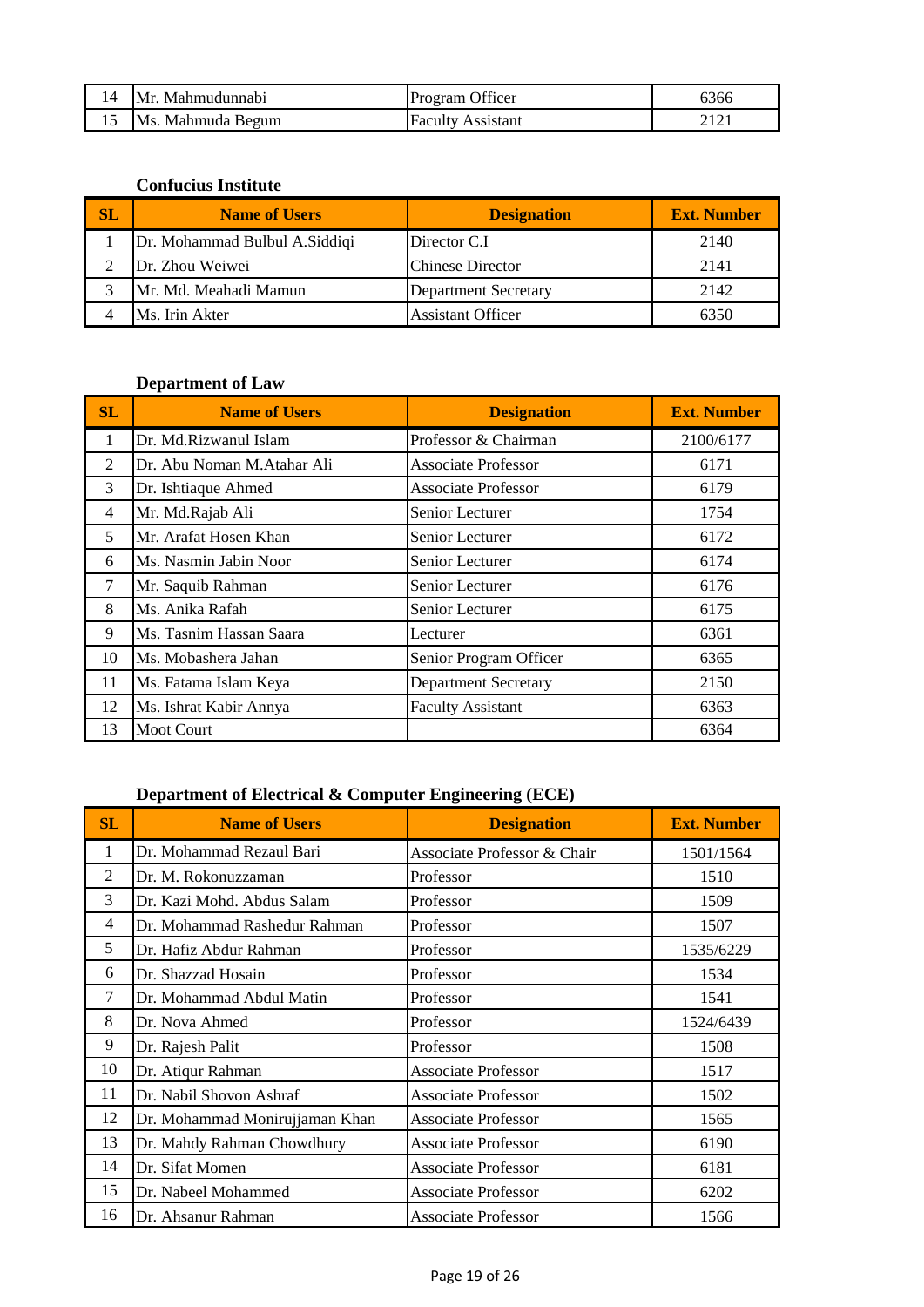| 17 | Dr. Tanzilur Rahman             | <b>Associate Professor</b>           | 6182 |
|----|---------------------------------|--------------------------------------|------|
| 18 | Dr. Sohana Rahman Deeba         | <b>Associate Professor</b>           | 6203 |
| 19 | Dr. Mohammad Ashrafuzzaman Khan | <b>Assistant Professor</b>           | 6184 |
| 20 | Dr. Shahnewaz Siddique          | <b>Assistant Professor</b>           | 1515 |
| 21 | Dr. Md Mahfuzur Rahman          | <b>Assistant Professor(On leave)</b> | 6372 |
| 22 | Dr. Md. Shahriar Karim          | <b>Assistant Professor</b>           | 6373 |
| 23 | Dr. Riasat Khan                 | <b>Assistant Professor</b>           | 6382 |
| 24 | Dr. Dihan Md Nuruddin Hasan     | Assistant professor                  | 6386 |
| 25 | Dr. Nafisa Noor                 | <b>Assistant Professor</b>           | 6188 |
| 26 | Dr. Ziaul Hossain               | <b>Assistant Professor</b>           | 6371 |
| 27 | Dr. Shafin Rahman               | <b>Assistant Professor</b>           | 6187 |
| 28 | Mr. Iqbalur Rahman Rokon        | Senior Lecturer                      | 1518 |
| 29 | Mr. Mirza Mohammad Lutfe Elahi  | Senior Lecturer                      | 1513 |
| 30 | Mr. Ishtiaque Hossain           | Senior Lecturer(On leave)            | 1538 |
| 31 | Ms. Silvia Ahmed                | Senior Lecturer                      | 6207 |
| 32 | Ms. Rummana Rahman              | Senior Lecturer(On leave)            | 6186 |
| 33 | Mr. Rashed Shelim               | Senior Lecturer(Study leave)         | 6192 |
| 34 | Md. Naqib Imtiaz Hussain        | Senior Lecturer                      | 6374 |
| 35 | Ms. Tanjila Farah               | Senior Lecturer                      | 6370 |
| 36 | Ms. Ashfia Binte Habib          | Senior Lecturer                      | 6194 |
| 37 | Md. Shahriar Hussain            | Senior Lecturer                      | 6375 |
| 38 | Md. Abu Obaidah                 | Lecturer                             | 1514 |
| 39 | Mr. Syed Fateh Al Kastur        | Lecturer                             | 1512 |
| 40 | Mr. Zunayeed Bin Zahir          | Lecturer(Study leave)                | 6191 |
| 41 | Mr. Rishad Afrin                | Lecturer(Study leave)                | 6185 |
| 42 | Ms. Neethila Nabanita Podder    | Lecturer(On leave)                   | 6195 |
| 43 | Mr. AKM Bahalul Haque           | Lecturer(Study leave)                | 6376 |
| 44 | Mr. Shaikh Shawon Arefin Shimon | Lecturer(On leave)                   | 6377 |
| 45 | Ms. Syeda Sarita Hassan         | Lecturer                             | 6378 |
| 46 | Mr. Fahimul Haque               | Lecturer(On leave)                   | 6383 |
| 47 | Mr. Intisar Tahmid Naheen       | Lecturer                             | 6387 |
| 48 | Ms. Tanzilah Noor Shabnam       | Lecturer                             | 6388 |
| 49 | Ms. Meem Tasfia Zaman           | Lecturer                             | 6189 |
| 50 | Mr. Ahmed Fahmin                | Lecturer                             |      |
| 51 | Mr. Rifat Ahmed Hassan          | Lecturer                             | 6204 |
| 52 | Mr. Saidur Rahman               | Senior Program Officer               | 1526 |
| 53 | Ms. Atiqun Noor Kanta           | <b>Faculty Assistant</b>             | 1527 |
| 54 | Mr. Sheikh Farid Akter          | <b>Faculty Assistant</b>             | 6183 |
| 55 | Mr. Sazzad Chowdhury            | <b>Department Secretary</b>          | 1530 |
| 56 | Md. Rabiul Karim Khan           | Senior Lab Instructor                | 1531 |
| 57 | Mr. Mehrab Hossain Likhon       | Lab Officer                          | 6196 |
| 58 | Ms. Tabia Hossain               | Lab Officer                          | 6197 |
| 59 | Ms. Monamy Islam                | Lab Officer                          | 6379 |
| 60 | Ms. Farzana Islam               | Lab Officer                          | 6380 |
| 61 | Mr. Sk. Raziul Ahasan           | <b>Assistant Officer (Lab)</b>       | 6199 |
| 62 | Mr. Shitangshu Shekhar Halder   | Assistant Officer (Lab)              | 6200 |
| 63 | Md. Esrafil Alam                | Lab Attendant                        | 6205 |
| 64 | Kazi Wahiduzzaman               | <b>Record Assistant</b>              | 6206 |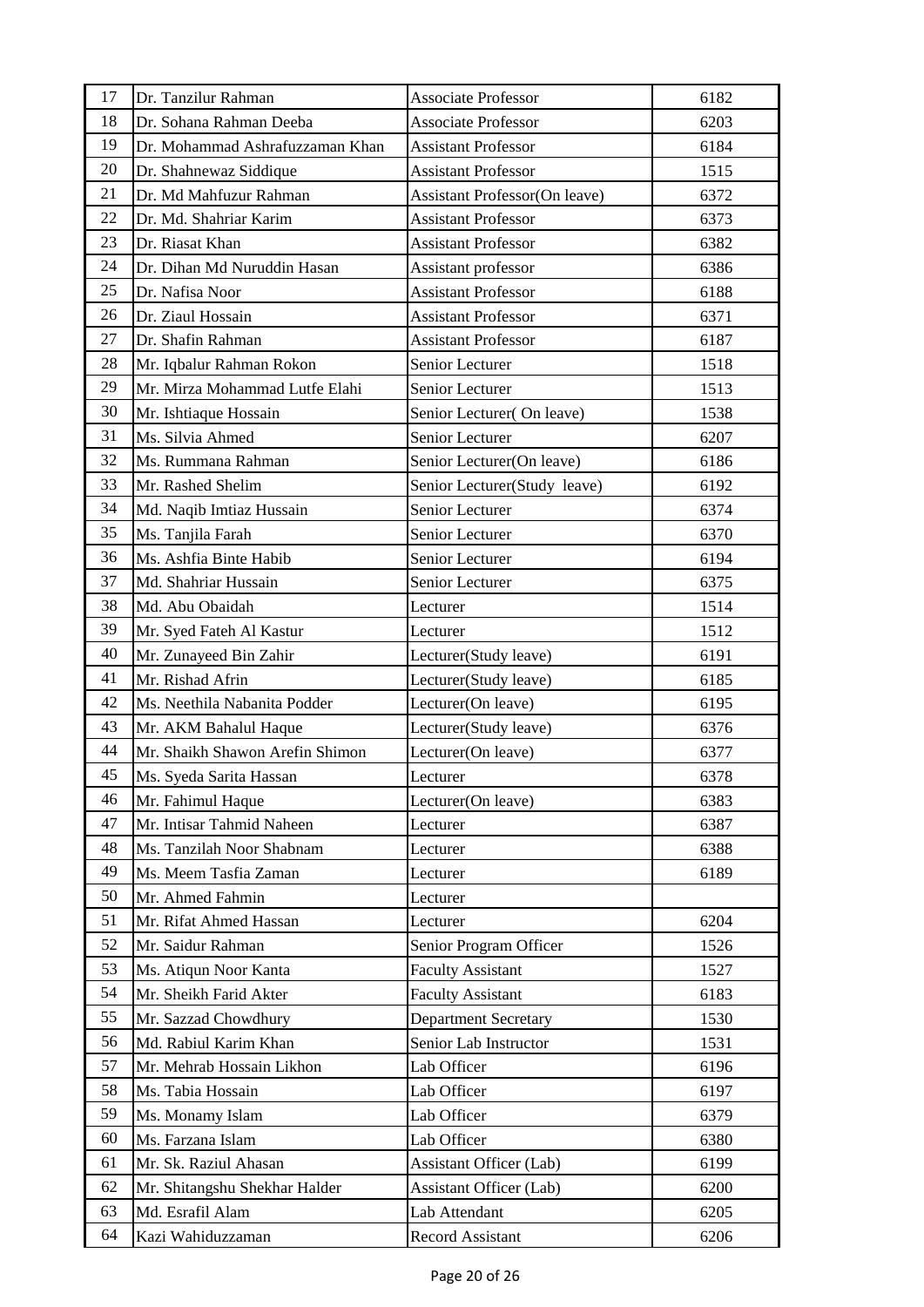| <b>ECE Conference Room</b> |      |
|----------------------------|------|
| 66 Front Desk of ECE Dept. | 6385 |

# **Department of Mathematics & Physics**

|                | <b>Name of Users</b>      | <b>Designation</b>             | <b>Ext. Number</b> |
|----------------|---------------------------|--------------------------------|--------------------|
| $\mathbf{1}$   | Dr. Md. Sahadet Hossain   | Professor & Chair              | 1503/6201          |
| $\overline{2}$ | Dr. Mamun Molla           | Professor                      | 1519               |
| 3              | Dr. Subir Chandra Ghosh   | <b>Associate Professor</b>     | 1563               |
| $\overline{4}$ | Dr. Asad Uz Zaman         | <b>Associate Professor</b>     | 6211               |
| 5              | Dr. Hasina Akter          | <b>Associate Professor</b>     | 6393               |
| 6              | Dr. Md. Monir Uddin       | <b>Associate Professor</b>     | 6212               |
| $\overline{7}$ | Dr. Preetom Nag           | <b>Associate Professor</b>     | 6219               |
| 8              | Dr. Zaid Bin Mahbub       | <b>Associate Professor</b>     | 6216               |
| 9              | Dr. Harunur Rashid        | <b>Assistant Professor</b>     | 6397               |
| 10             | Dr. Md Shariful Islam     | <b>Assistant Professor</b>     | 6396               |
| 11             | Dr. Mohammad Ali Nawaz    | <b>Assistant Professor</b>     | 6209               |
| 12             | Dr. Atia Afroz            | <b>Assistant Professor</b>     | 6213               |
| 13             | Mr. Zasim U Mozumder      | Senior Lecturer                | 1522               |
| 14             | Mr. Muhammed Mustak Mia   | Senior Lecturer                | 1516               |
| 15             | Mr. Mahboob Shaheen       | Senior Lecturer                | 6214               |
| 16             | Mr. Md.Zahangir Hossain   | Senior Lecturer                | 6215               |
| 17             | Mr. Mohammad Mahmud Hasan | Senior Lecturer                | 6391               |
| 18             | Mr. Arifuzzaman           | Senior Lecturer                | 6398               |
| 19             | Mr. Salik Ahmed           | Senior.Lecturer                | 6400               |
| 20             | Mr. Mohammad Niaz Murshed | Lecturer(Study leave)          | 6392               |
| 21             | Ms. Israt Jahan           | Lecturer                       | 6399               |
| 22             | Ms. Afroja Parvin         | Lecturer                       | 6208               |
| 23             | Mr. Muhammad Sohel Rana   | Lecturer                       | 6218               |
| 24             | Ms. Nahid Sanjana         | Program Officer                | 1561               |
| 25             | Ms. Farjana Abedin        | Officer (Department Secretary) | 1560               |
| 26             | Ms. Rezwana Chowdhury     | Lab Officer                    | 6394               |
| 27             | Ms. Sheikh Sadia Afrin    | Lab Officer                    | 6395               |
| 28             | Mr. Md. Rokibul Islam     | <b>Faculty Assistant</b>       | 6389               |
| 29             | Mr. Motakabber            | <b>Assistant Officer Lab</b>   | 6217               |
| 30             | Conference Room           |                                | 6390               |

# **Department of Environmental Science & Management (DESM)**

| SL | <b>Name of Users</b>        | <b>Designation</b>             | <b>Ext. Number</b> |
|----|-----------------------------|--------------------------------|--------------------|
|    | Dr. Saiful Momen            | Assistant Professor & Chairman | 2050/6221          |
| 2  | Dr. Hassan Mahmud           | Professor                      | 2058               |
| 3  | Dr. Md.Jakariya             | Professor                      | 2057               |
| 4  | Dr. Biswas Karabi Farhana   | Professor                      | 2061               |
| 5  | Dr. Kamrun Nahar            | Professor                      | 2054               |
| 6  | Dr. Md. Firoz Khan          | <b>Associate Professor</b>     | 6222               |
|    | Dr. Mohammad Sujauddin      | <b>Associate Professor</b>     | 2056               |
| 8  | Dr. Mohammad Moshiur Rahman | <b>Associate Professor</b>     | 2063               |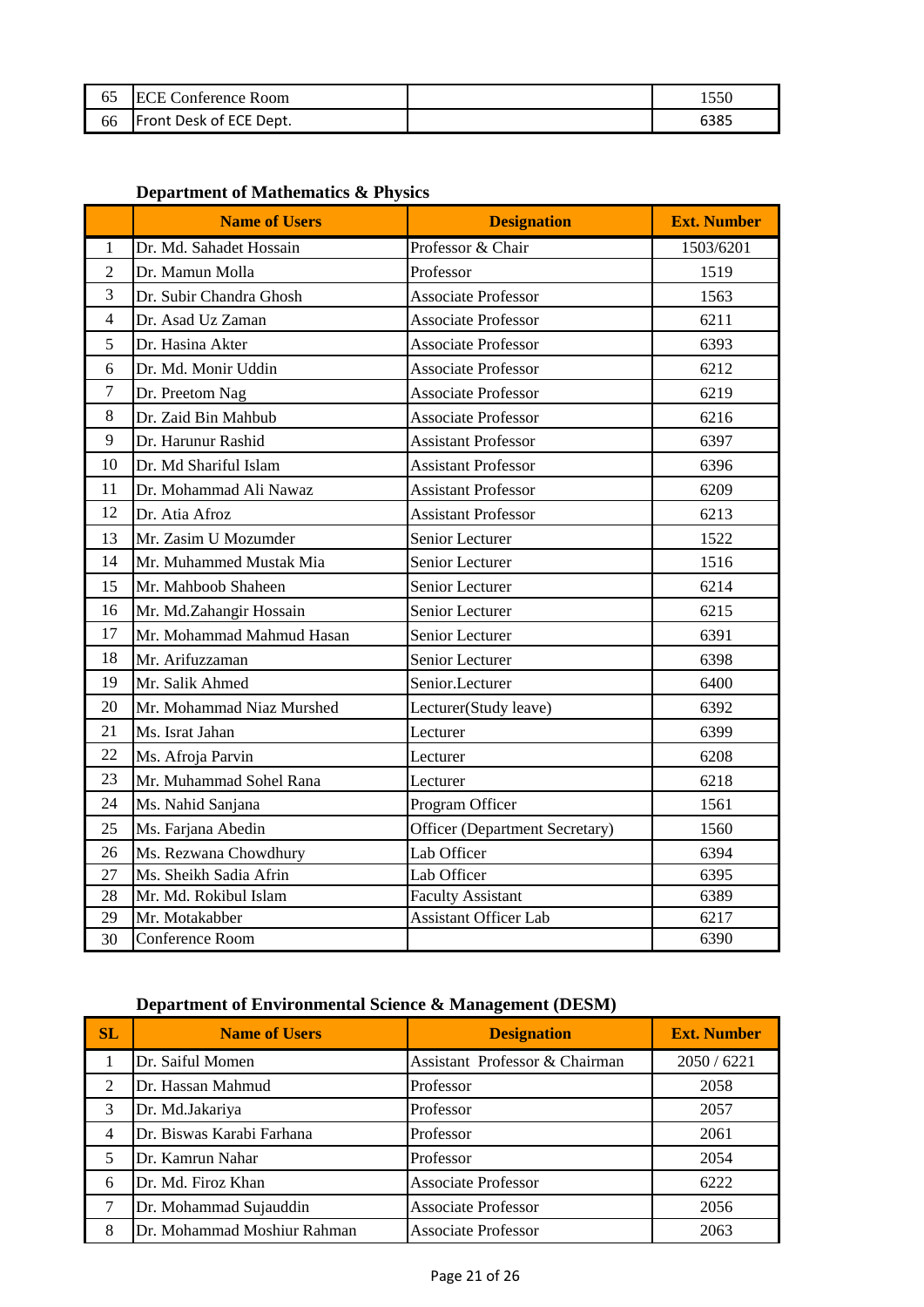| о  | Dr. Md. Shawkat Islam Sohel | <b>Assistant Professor</b> | 6224 |
|----|-----------------------------|----------------------------|------|
| 10 | Ms. Haniyum Maria Khan      | Senior Officer             | 6430 |
|    | Ms. Sheikh Samanin Tasnim   | Lecturer                   | 6223 |
| 12 | Ms. Arifa Rahman            | Senior Officer             | 2059 |
| 13 | Mr. Md.Mijanur Rahman       | Lab Officer                | 6226 |
| 14 | Mr. Md. Sajadul Alam Saimon | <b>GIS Analyst</b>         | 2060 |
| 15 | Mr. Ahsan Ulla              | <b>Faculty Assistant</b>   | 2202 |
|    | <b>MREM Resource Center</b> |                            | 6227 |

# **Department of Civil & Environmental Engineering (DCEE)**

| SL             | <b>Name of Users</b>                   | <b>Designation</b>           | <b>Ext. Number</b> |
|----------------|----------------------------------------|------------------------------|--------------------|
| 1              | Dr. Md.Sirajul Islam                   | Professor                    | 2053               |
| $\overline{2}$ | Dr. Javed Bari                         | Professor & Dean, SEPS       | 1981               |
| 3              | Dr. Mohmmad Nazmul Islam               | Professor & Chairman         | 1980               |
| 4              | Brig.Gen.(Rtd) Dr.Habibur Rahman Kamal | Professor                    | 6237               |
| 5              | Dr. Nazmun Nahar                       | Professor & Director, IQAC   | 6440               |
| 6              | Dr. Md. Shoaib Chowdhury               | Professor                    | 6231               |
| $\tau$         | Dr. Nadim Reza Khandaker               | Professor                    | 6233               |
| 8              | Dr. Shama E Haque                      | <b>Associate Professor</b>   | 6232               |
| 9              | Dr. Minhaz M Shahriar                  | <b>Assistant Professor</b>   | 6441               |
| 10             | Dr. S M Ashfaqul Hoq                   | <b>Assistant Professor</b>   | 6443               |
| 11             | Ms. Khaleda Akter                      | Program Officer              | 1990               |
| 12             | Ms. Jannatul Ferdowshi                 | <b>Department Secretary</b>  | 6240               |
| 13             | Ms. Khadiza Akter                      | Lab Officer                  | 6239               |
| 14             | Mr. Khandakar Moniruzzaman             | Lab Officer                  | 6243               |
| 15             | Mr. Md Abdul Jalil                     | <b>Assistant Lab Officer</b> | 6242               |
| 16             | Mr. Anwar Hossain                      | <b>Assistant Lab Officer</b> | 6244               |
| 17             | Mr. Kazi Mahamudul Hasan Khadem        | <b>Assistant Lab Officer</b> | 6241               |

### **Department of Architecture**

| SL | <b>Name of Users</b>       | <b>Designation</b>             | <b>Ext. Number</b> |
|----|----------------------------|--------------------------------|--------------------|
| 1  | Prof. Haroon Ur Rashid     | Professor                      | 1851               |
| 2  | Mr. Mujtaba Ahsan          | <b>Associate Professor</b>     | 1854               |
| 3  | Ms. Shaila Joarder         | Associate Professor & Chairman | 1861/1865          |
| 4  | Dr. Saiful Islam           | <b>Associate Professor</b>     | 1852               |
| 5  | Dr. Nandini Awal           | <b>Associate Professor</b>     | 6452               |
| 6  | Mr. Shahriar Iqbal Raj     | <b>Assistant Professor</b>     | 1855               |
| 7  | Ms. Ismat Hossain          | <b>Assistant Professor</b>     | 1858               |
| 8  | Mr. Sujaul Islam khan      | <b>Assistant Professor</b>     | 6249               |
| 9  | Mr. Maruf Hossain          | <b>Assistant Professor</b>     | 6453               |
| 10 | Ms. Shanjida Fatema Shamma | Senior Lecturer                | 6246               |
| 11 | Ms. Amity Kundu            | Senior Lecturer                | 1857               |
| 12 | Ms. Mehnaj Tabassum        | Lecturer                       | 6451               |
| 13 | Ms. Alia Shahed            | Lecturer                       | 6454               |
| 14 | Mr. AKM Saleh Ahmed Anik   | Lecturer                       | 6459               |
| 15 | Ms. Aida Hossain           | Jr.Lecturer                    | 6248               |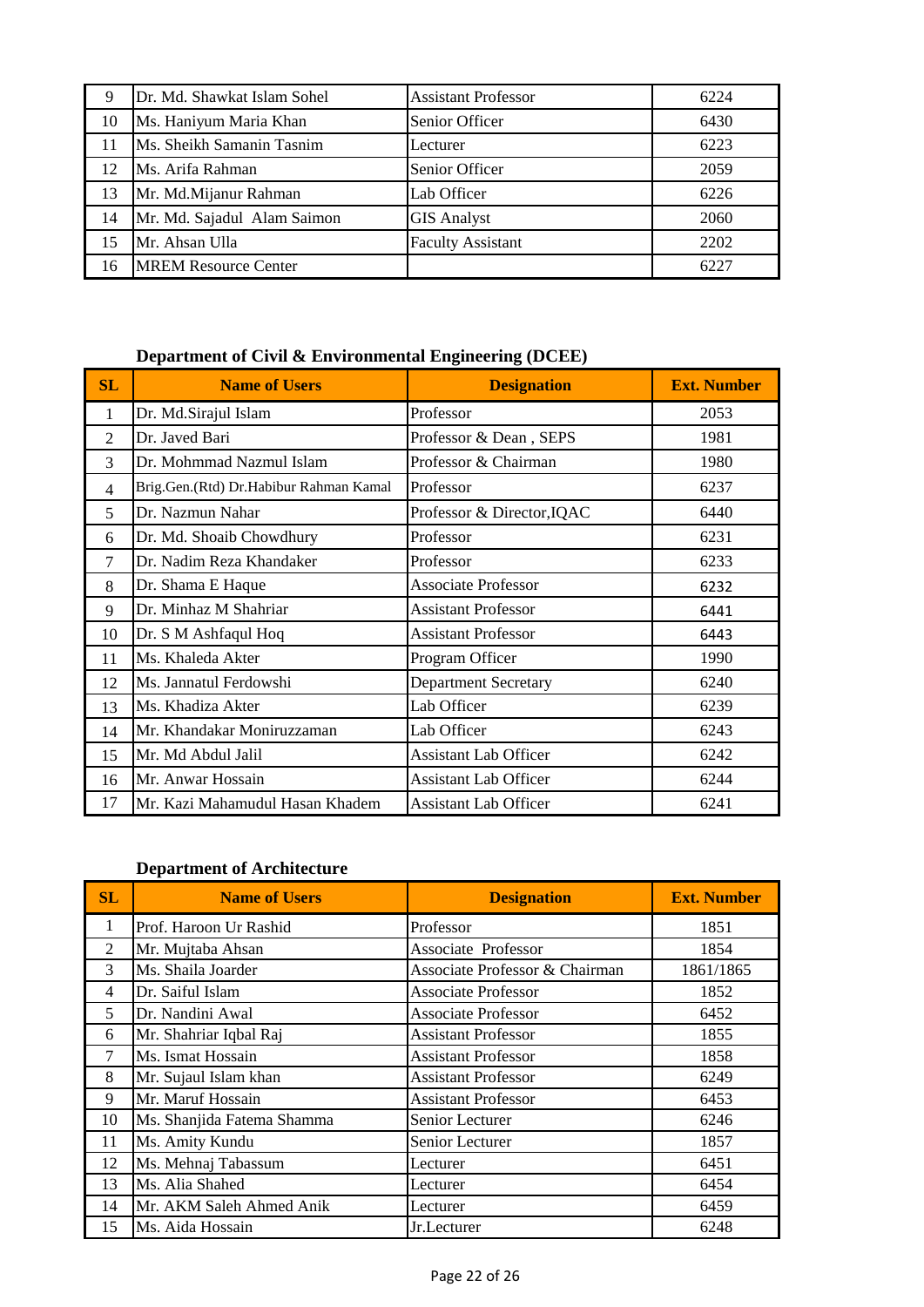| 16 | Mr. Rishaad Mohammad Yusuf | Jr.Lecturer              | 6247 |
|----|----------------------------|--------------------------|------|
|    | Mr. Anowar Hossain         | <b>Faculty Assistant</b> | 6245 |
| 18 | Mr. Ahsan Habib            | Computer Lab Assistant   | 1864 |
| 19 | Mr. Md. Delower Hossain    | <b>Library Attendant</b> | 1860 |
| 20 | Mr. Rakibul Islam          | <b>Library Attendant</b> | 6449 |

# **Department of Public Health**

| SL | <b>Name of Users</b>            | <b>Designation</b>          | <b>Ext. Number</b> |
|----|---------------------------------|-----------------------------|--------------------|
| 1  | Prof. Dr.Gias U Ahsan           | Professor                   | 6427               |
| 2  | Dr. Dipak Kumar Mitra           | Professor                   | 6250               |
| 3  | Dr. Ahmed Hossain               | Professor                   | 1936               |
| 4  | Dr. Md. Delwer Hossain Hawlader | Associate Professor & Chair | 1901 / 2297        |
| 5  | Dr. Nadira Sultana Kakoly       | <b>Assistant Professor</b>  | 6424               |
| 6  | Dr. Azaz Bin Sharif             | <b>Assistant Professor</b>  | 6423               |
| 7  | Dr. Hayatun Nabi                | Senior Lecturer             | 1908               |
| 8  | Ms. Shahnaz Parveen             | Senior Lecturer             | 1909               |
| 9  | Dr. Afrin Ahmed Clara           | Senior Lecturer             | 6253               |
| 10 | Dr. Shakina Sultana             | Lecturer                    | 6297               |
| 11 | Dr. Shah Mahmud Mishu           | Lecturer                    | 1935               |
| 12 | Mr. Mahamudul Hasan             | Lecturer                    | 6251               |
| 13 | Dr. Fouzia Khanam               | Lecturer                    | 6425               |
| 14 | Dr. Shaikh Abdus Salam          | Junior Lecturer             | 1913               |
| 15 | Dr. Mariam Jamila               | Program Officer             | 6420               |
| 16 | Dr. Zeeba Zahra Sultana         | <b>Research Associate</b>   | 6293               |
| 17 | Mr. Mostafizur Rahman           | Department Secretary        | 1937               |
| 18 | Ms. Jasmin Juthy                | <b>Faculty Assistant</b>    | 6422               |
| 19 | Ms. Afsana Jabin Shusmita       | Lab Assistant               | 6252               |
|    |                                 |                             |                    |

# **NSU Global Health Institute (NGHI)**

| <b>Name of Users</b>         | <b>Designation</b> | <b>Ext. Number</b> |
|------------------------------|--------------------|--------------------|
| Dr. Ahmed Hossain            | Director, NGHI     | 1936               |
| <b>INGHI Conference Room</b> |                    | 6285               |

# **Department of Biochemistry & Microbiology**

| <b>SL</b> | <b>Name of Users</b>      | <b>Designation</b>   | <b>Ext. Number</b> |
|-----------|---------------------------|----------------------|--------------------|
|           | Dr. Nayeema Bulbul        | Professor & Chairman | 1910 / 1925        |
|           | Dr. Abdul Khaleeque       | Professor            | 1904               |
|           | Dr. SM Mostafa Kamal Khan | Professor            | 1907               |
| 4         | Dr. Kazi Nadim Hasan      | Professor            | 1916               |
|           | Dr. Sohidul Islam         | Professor            | 1921               |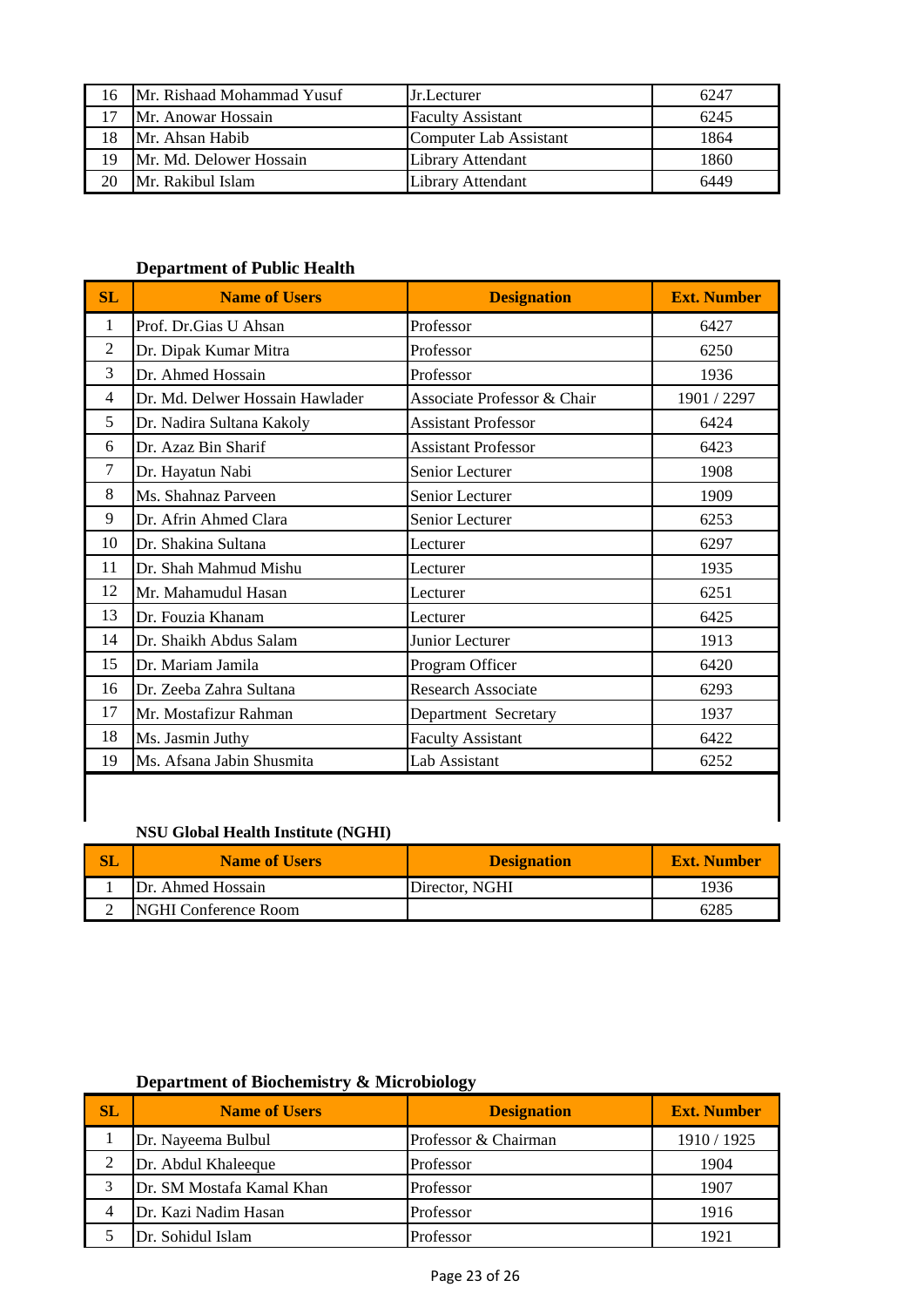| 6      | Dr. Jinath Sultana Jime      | Professor                            | 1923 |
|--------|------------------------------|--------------------------------------|------|
| $\tau$ | Dr. Muktadir Shaid Hossain   | <b>Associate Professor</b>           | 1919 |
| 8      | Dr. Chaman Ara Keya          | <b>Associate Professor</b>           | 1917 |
| 9      | Dr. Md. Mainul Hossain       | <b>Associate Professor</b>           | 1920 |
| 10     | Dr. Maqsud Hossain           | Associate Professor & Director, NGRI | 1903 |
| 11     | Dr. Zaied Ahmed Bhuyan       | <b>Associate Professor</b>           | 6256 |
| 12     | Dr. Sabbir Rahman Shuvo      | <b>Assistant Professor</b>           | 6263 |
| 13     | Dr. Fariza Shams             | <b>Assistant Professor</b>           | 6410 |
| 14     | Dr. Ishrat Jabeen            | <b>Assistant Professor</b>           | 6259 |
| 15     | Dr. Md. Fakruddin            | <b>Assistant Professor</b>           | 6415 |
| 16     | Mr. Ahmed Ishtiaque          | Senior Lecturer                      | 1906 |
| 17     | Dr. Mahjabeen Hossain        | Lecturer                             | 6260 |
| 18     | Ms. Fatimah Az Zara          | Lecturer                             | 6288 |
| 19     | Ms. Preyanka Nath            | Lecturer                             | 6413 |
| 20     | Ms. Shafia Tasnim Khan       | Lecturer                             | 6414 |
| 21     | Ms. Kazi Fahmida Rahman      | Lecturer                             | 1912 |
| 22     | Mr. Fahd Bin Zahed           | Lecturer                             | 6416 |
| 23     | Ms. Kazi Samia Pial          | Lecturer                             | 6412 |
| 24     | Ms. Nurjahan Begum Nupur     | Program Officer                      | 1915 |
| 25     | Mr. Adnan Saquib Chowdhury   | Dept. Secretary                      | 6262 |
| 26     | Mr. Muhammad Meraz Chowdhury | <b>Faculty Assistant</b>             | 6417 |
| 27     | Mr. Swapan Kumar Biswas      | Lab. Officer                         | 1924 |
| 28     | Ms. Anika Jabin              | Lab. Officer                         | 6265 |
| 29     | Mr. Md Imran Hossain Bhuiyan | Lab Officer                          | 6261 |
| 30     | Mr. Suman Bhowmik            | Lab Officer                          | 6264 |

# **NSU Genome Research Institute (NGRI)**

| <b>SL</b> | <b>Name of Users</b>    | <b>Designation</b>        | <b>Ext.Number</b> |
|-----------|-------------------------|---------------------------|-------------------|
|           | Dr. Maqsud Hossain      | Director                  | 1903              |
|           | Mr. Md. Abdus Sadique   | <b>Assistant Director</b> | 6291              |
|           | Ms. Aura Rahman         | Research Officer          | 6419              |
|           | Mr. Sakib Abrar Hossain | Research Officer          | 6258              |

# **Department of Pharmaceutical Sciences**

| SL | <b>Name of Users</b>          | <b>Designation</b>         | <b>Ext. Number</b> |
|----|-------------------------------|----------------------------|--------------------|
|    | Dr. G. M. Sayedur Rahman      | Professor & Chairman       | 1902 / 1956        |
|    | Dr. Hasan Mahmud Reza         | Professor                  | 1954               |
|    | Dr. Preeti Jain               | Professor                  | 1958               |
|    | Dr. Mohammad Hossain Shariare | Professor                  | 1953               |
|    | Dr. MN Islam                  | <b>Associate Professor</b> | 1964               |
| 6  | Dr. Md. Ashraful Alam         | <b>Associate Professor</b> | 1963               |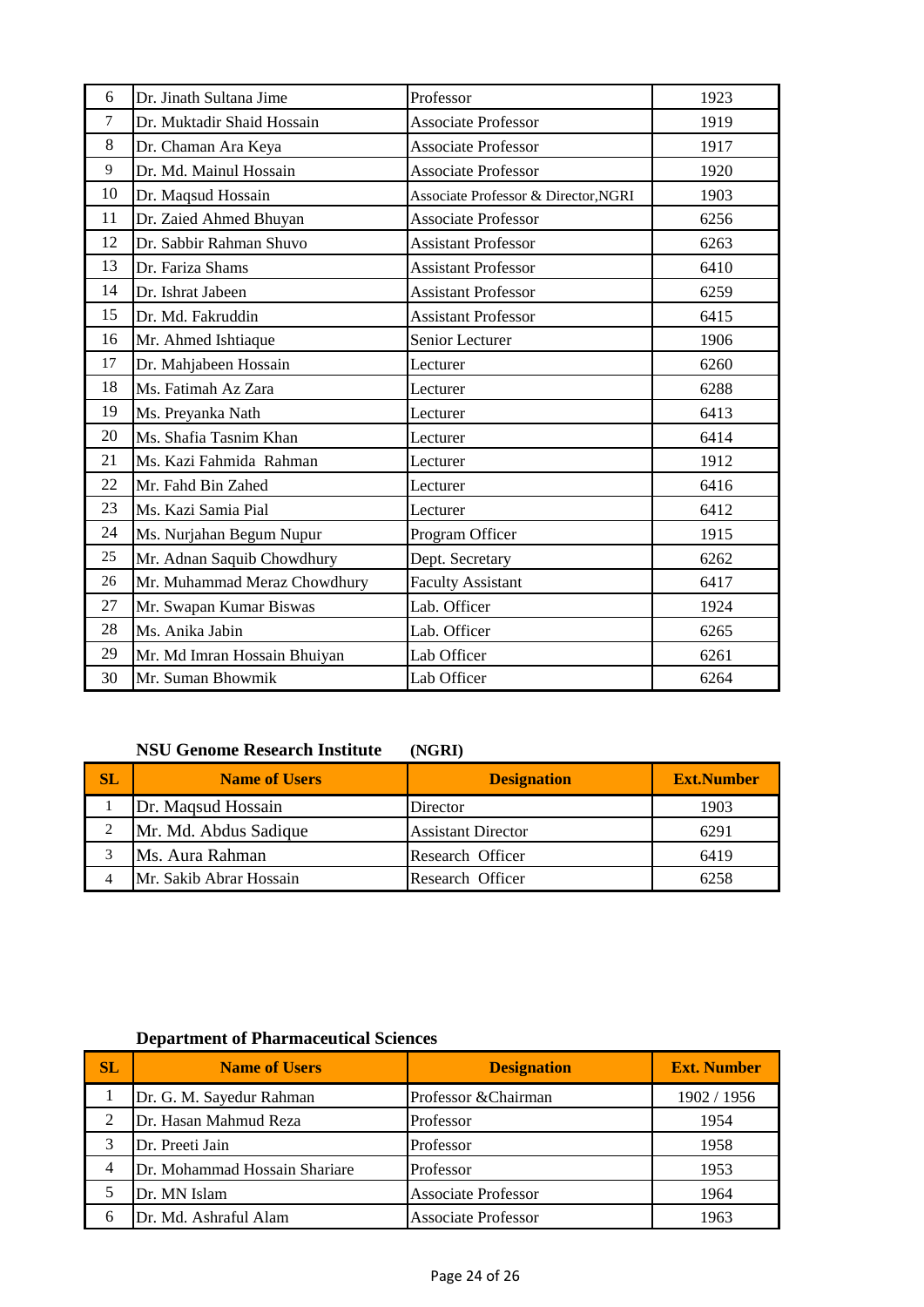| $\boldsymbol{7}$ | Dr. Asim Kumar Bepari       | <b>Associate Professor</b>             | 1951 |
|------------------|-----------------------------|----------------------------------------|------|
| 8                | Dr. Md.Mahbubur Rahman      | <b>Associate Professor</b>             | 1971 |
| 9                | Dr. Murad Hossain           | <b>Associate Professor</b>             | 1961 |
| 10               | Dr. Khondker Ayesha Akter   | <b>Associate Professor</b>             | 6268 |
| 11               | Dr. Nusrat Subhan           | <b>Associate Professor</b>             | 6267 |
| 12               | Dr. Manik Chandra Shill     | <b>Associate Professor</b>             | 6269 |
| 13               | Dr. Ferdous Khan            | <b>Associate Professor</b>             | 6270 |
| 14               | Dr. Hasanuzzaman Shohag     | <b>Associate Professor</b>             | 1962 |
| 15               | Dr. Shazid Md. Sharker      | <b>Associate Professor</b>             | 6402 |
| 16               | Dr. Abdullah Al Masum       | <b>Assistant Professor</b>             | 6403 |
| 17               | Dr. Rezwana Ahmed           | <b>Assistant Professor</b>             | 6271 |
| 18               | Dr. Mohammad Borhan Uddin   | <b>Assistant Professor</b>             | 6273 |
| 19               | Dr. Shaki Mostaid           | <b>Assistant Professor</b>             | 6436 |
| 20               | Dr. Md. Ariful Islam        | <b>Assistant Professor</b>             | 6437 |
| 21               | Dr.Md Mazharul Islam        | <b>Assistant Professor</b>             | 6282 |
| 22               | Ms. Tahmina Yasmin          | Senior Lecturer                        | 1970 |
| 23               | Mr. Md. Adit Muktadir Pavel | Senior Lecturer                        | 1957 |
| 24               | Dr. Nasrin Akther           | Senior Lecturer                        | 1960 |
| 25               | Ms. Paromita Islam          | Senior Lecturer(On study leave)        | 6274 |
| 26               | Ms. Zarin Tasnim Gias       | Senior Lecturer                        | 6276 |
| 27               | Ms. Tabinda Islam           | Senior Lecturer(On study leave)        | 6275 |
| 28               | Ms. Sabrin Islam Khan       | Lecturer                               | 6281 |
| 29               | Ms. Farah D. Ahmed          | Lecturer(On leave)                     | 6401 |
| 30               | Mr. Javed Ibne Hasan        | Lecturer                               | 6404 |
| 31               | Mr. Zahidul Islam Zahid     | Lecturer                               | 6405 |
| 32               | Mr. Junayet Hossain Khan    | Lecturer                               | 6406 |
| 33               | Ms. Sadia Kamal             | Lecturer                               | 6820 |
| 34               | Ms. Anika Tabassum Birsty   | Lecturer                               | 6821 |
| 35               | Ms. Umma Salma (Tania)      | Lab Officer                            | 6279 |
| 36               | Ms. Sharmin Sultana         | Lab Officer                            | 6278 |
| 37               | Md. Delower Hossain         | Lab Officer                            | 6280 |
| 38               | Mr. Shaiful Alam            | Lab Officer                            | 6286 |
| 39               | Mr. Mithun Saha             | Lab Officer                            | 6298 |
| 40               | Ms. Esfat M.Bristy          | Lab Officer                            | 6277 |
| 41               | Mr. Syed Abdul Kuddus       | Lab Officer                            | 6287 |
| 42               | Ms. Astrid Mukta Biswas     | Lab Officer                            | 6408 |
| 43               | Ms. Nushrat Jahanh          | Lab Officer                            | 6824 |
| 44               | Mr. Anik Kumar Saha         | Lab Officer                            | 6825 |
| 45               | Ms. Sharmin Alam Shilu      | Officer                                | 1967 |
| 46               | Ms. Nahida Akter Ruma       | Program Officer                        | 6448 |
| 47               | Mr. Md. Jasim Uddin         | Officer                                | 6266 |
| 48               | Ms. Sharmin Sultana         | Asst. Library Officer(Seminar Library) | 6284 |
| 49               | <b>NSU Model Pharmacy</b>   |                                        | 6283 |

### **NSU BNCC**

| 'OL | <b>Name of Users</b> | <b>Designation</b> | <b>Ext. Number</b> |
|-----|----------------------|--------------------|--------------------|
|     | NSU BNCC             |                    | 6899               |